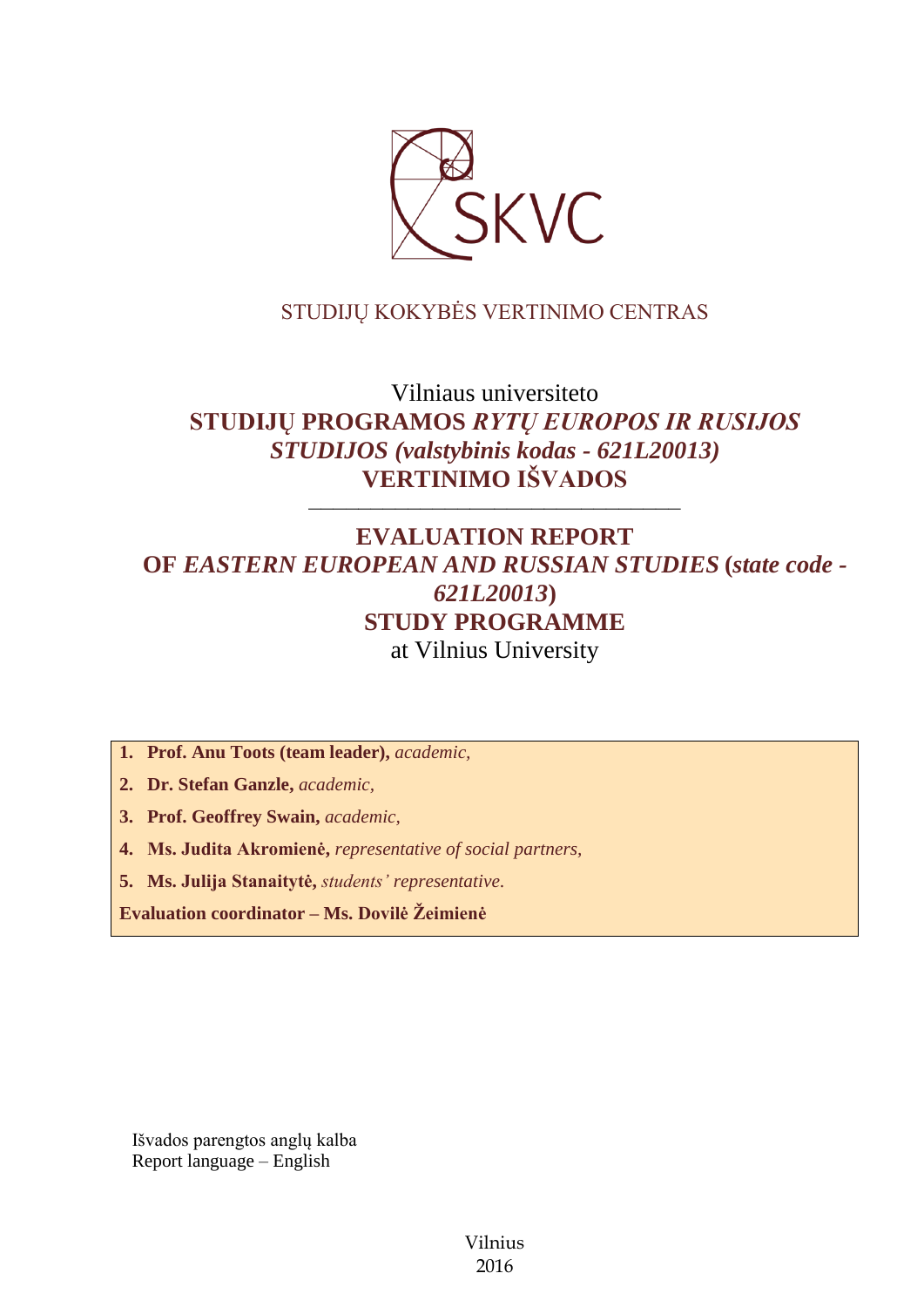| Studijų programos pavadinimas                           | Rytų Europos ir Rusijos studijos |
|---------------------------------------------------------|----------------------------------|
| Valstybinis kodas                                       | 621L20013                        |
| Studijų sritis                                          | Socialiniai mokslai              |
| Studijų kryptis                                         | Politikos mokslai                |
| Studijų programos rūšis                                 | Universitetinės studijos         |
| Studijų pakopa                                          | Antroji                          |
| Studijų forma (trukmė metais)                           | Nuolatinė (1,5)                  |
| Studijų programos apimtis kreditais                     | 90                               |
| Suteikiamas laipsnis ir (ar) profesinė<br>kvalifikacija | Politikos mokslų magistras       |
| Studijų programos įregistravimo data                    | 2014-01-08                       |

## **INFORMATION ON EVALUATED STUDY PROGRAMME**

–––––––––––––––––––––––––––––––

| Title of the study programme.                          | <b>Eastern European and Russian Studies</b> |
|--------------------------------------------------------|---------------------------------------------|
| State code                                             | 621L20013                                   |
| Study area                                             | <b>Social Sciences</b>                      |
| Study field                                            | <b>Political Science</b>                    |
| Type of the study programme                            | University studies                          |
| Study cycle                                            | Second                                      |
| Study mode (length in years)                           | Full-time $(1,5)$                           |
| Volume of the study programme in credits               | 90                                          |
| Degree and (or) professional qualifications<br>awarded | <b>Master of Political Science</b>          |
| Date of registration of the study programme            | 2014-01-08                                  |

 $\copyright$ Studijų kokybės vertinimo centras

The Centre for Quality Assessment in Higher Education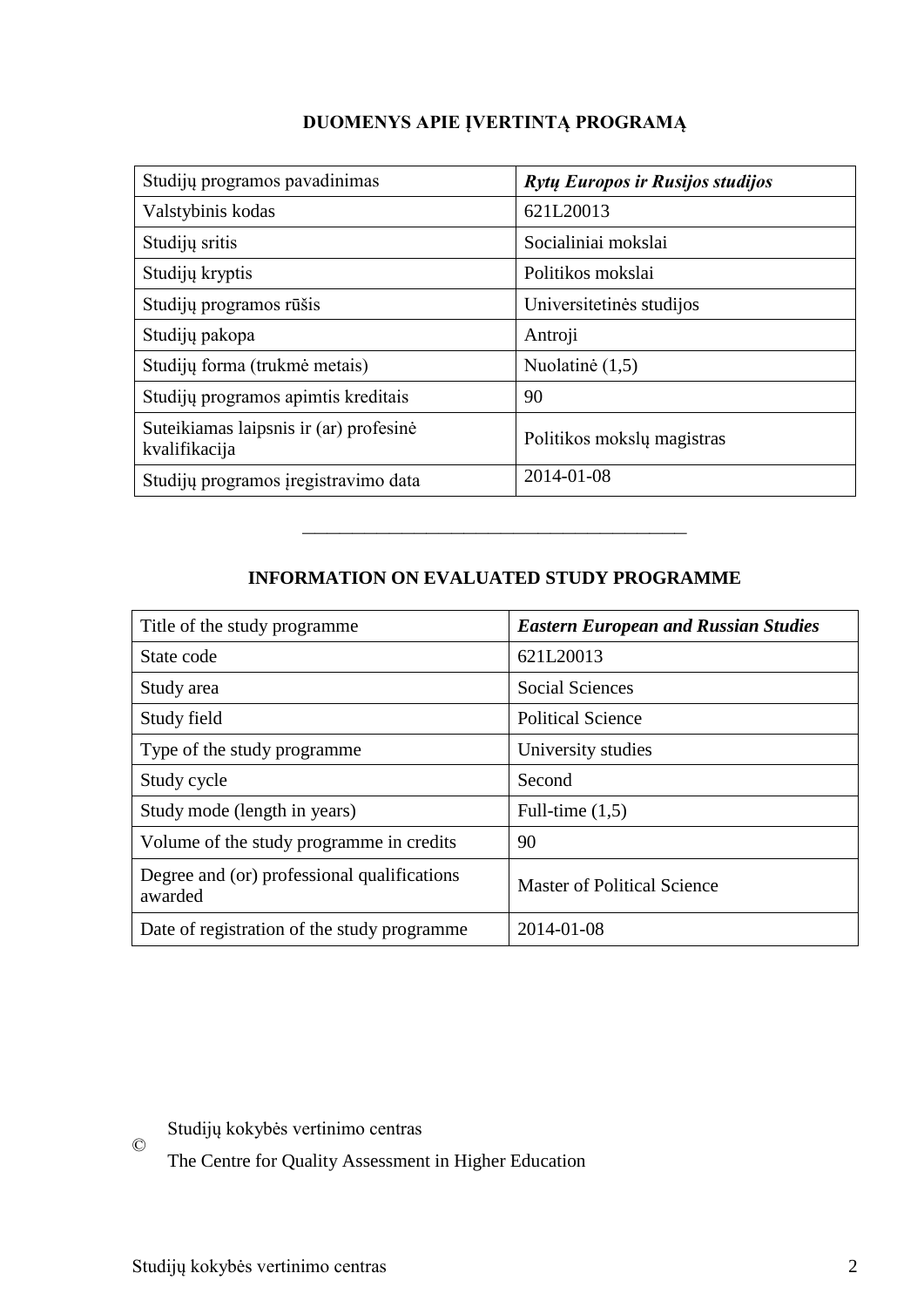| 1.1.                                                                       |  |  |
|----------------------------------------------------------------------------|--|--|
| 1.2.                                                                       |  |  |
| Background of the HEI/Faculty/Study field/ Additional information4<br>1.3. |  |  |
| 1.4.                                                                       |  |  |
|                                                                            |  |  |
|                                                                            |  |  |
|                                                                            |  |  |
|                                                                            |  |  |
|                                                                            |  |  |
|                                                                            |  |  |
|                                                                            |  |  |
|                                                                            |  |  |
|                                                                            |  |  |
|                                                                            |  |  |

## **CONTENTS**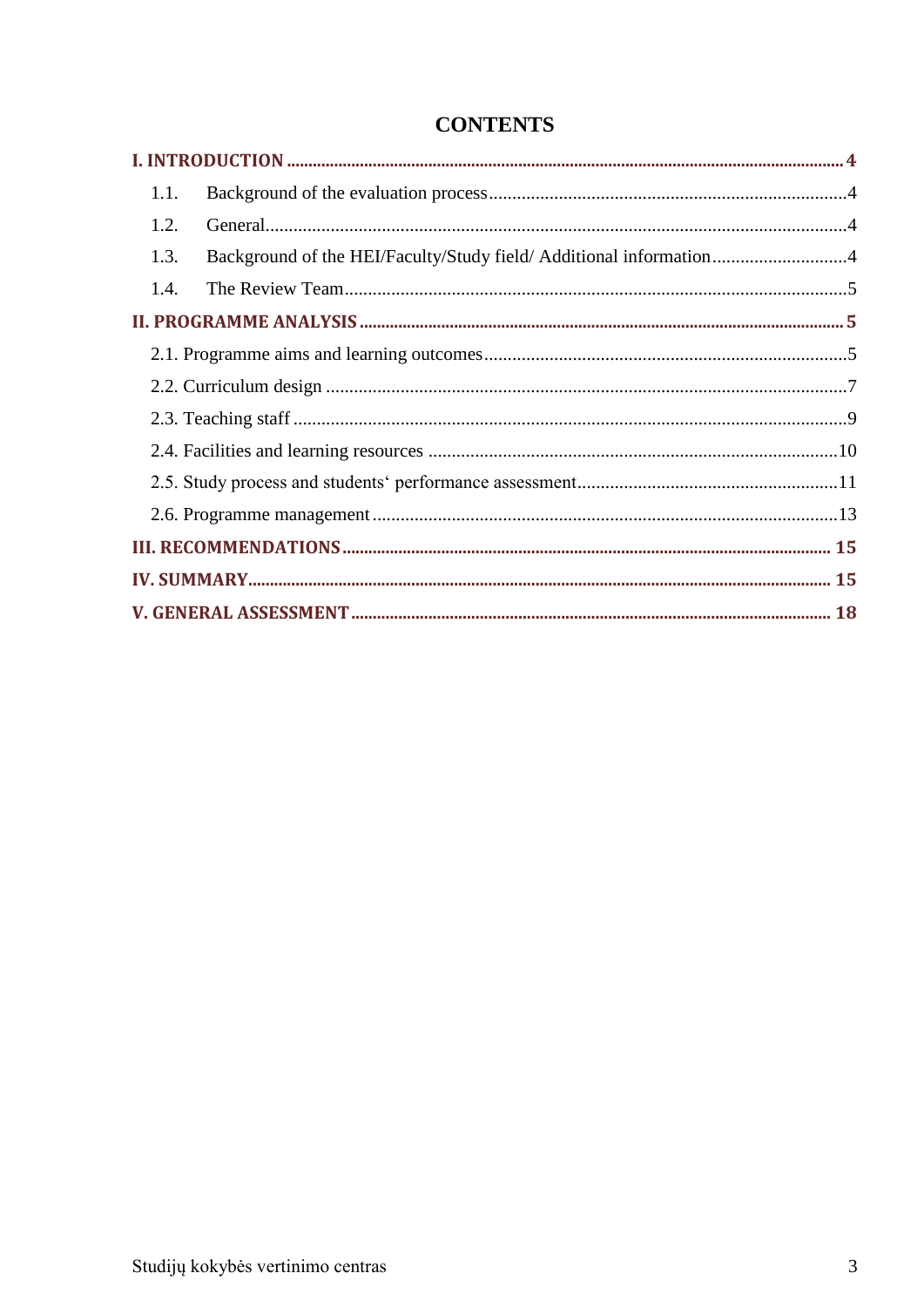#### <span id="page-3-0"></span>**I. INTRODUCTION**

#### <span id="page-3-1"></span>*1.1. Background of the evaluation process*

The evaluation of on-going study programmes is based on the **Methodology for evaluation of Higher Education study programmes,** approved by Order No 1-01-162 of 20 December 2010 of the Director of the Centre for Quality Assessment in Higher Education (hereafter – SKVC).

The evaluation is intended to help higher education institutions to constantly improve their study programmes and to inform the public about the quality of studies.

The evaluation process consists of the main following stages: *1) self-evaluation and selfevaluation report prepared by Higher Education Institution (hereafter – HEI); 2) visit of the review team at the higher education institution; 3) production of the evaluation report by the review team and its publication; 4) follow-up activities.* 

On the basis of external evaluation report of the study programme SKVC takes a decision to accredit study programme either for 6 years or for 3 years. If the programme evaluation is negative such a programme is not accredited.

The programme is **accredited for 6 years** if all evaluation areas are evaluated as "very good" (4 points) or "good" (3 points).

The programme is **accredited for 3 years** if none of the areas was evaluated as "unsatisfactory" (1 point) and at least one evaluation area was evaluated as "satisfactory" (2 points).

The programme **is not accredited** if at least one of evaluation areas was evaluated as "unsatisfactory" (1 point).

#### <span id="page-3-2"></span>*1.2. General*

The Application documentation submitted by the HEI follows the outline recommended by the SKVC. Along with the self-evaluation report and annexes, the following additional documents have been provided by the HEI before, during and/or after the site-visit:

| No. | Name of the document                                                        |
|-----|-----------------------------------------------------------------------------|
|     | Selection of research publications of the academic staff                    |
|     | Development plan of Vilnius university 2015-2017                            |
|     | Methodological requirements for written assignments and final theses of the |
|     | Institute of International Relations and Political Science, VU              |

#### <span id="page-3-3"></span>*1.3. Background of the HEI/Faculty/Study field/ Additional information*

Vilnius University (hereinafter also University or VU), founded in 1579, is the oldest and largest institution of higher education in Lithuania. Presently, the University has about 3670 employees and 21 000 students. The University implements study programmes of three study cycles in the areas of the humanities, social, physical, biomedical and technological sciences; students may enrol in more than 70 bachelor study programmes, 110 master and integrated study programmes and almost 30 doctoral study programmes.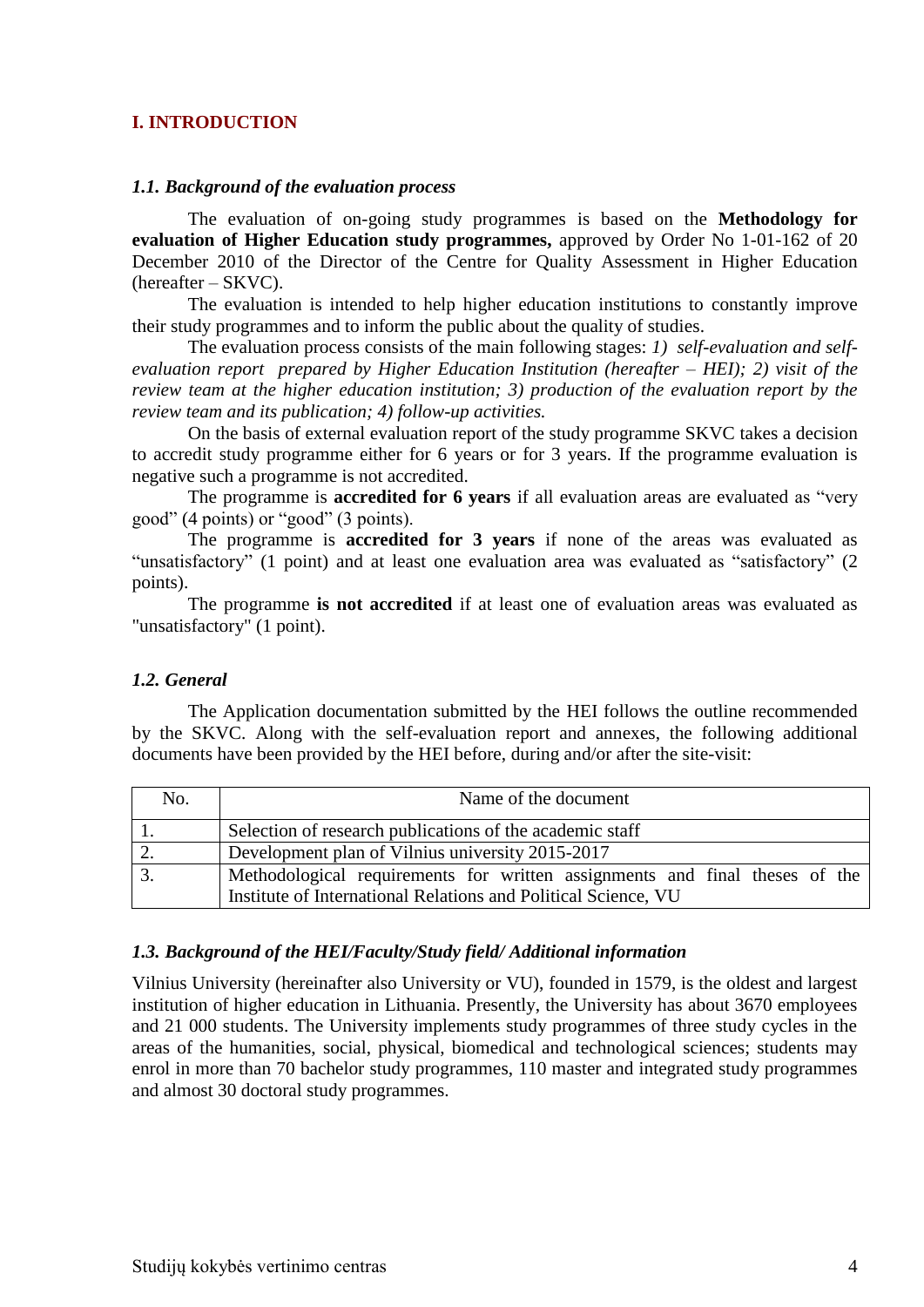The Institute of International Relations and Political Science (hereinafter also IIRPS or Institute) is a core academic unit of Vilnius University that implements 1 first cycle (*Political Science*), 6 second cycle (*International Relations and Diplomacy*, *European Studies*, *Contemporary Politics*, *Public Policy Analysis*, and *Eastern European and Russian Studies)* and 1 third cycle (*Political Science)* study programmes*.* The Institute has about 60 staff members and about 660 students.

The master programme *Eastern European and Russian Studies* (hereinafter also EERS/SP or Programme) replaced the *Central and Eastern European Studies,* which has been taught since 2006, went through registration procedure in 2014 and is accredited until July 1st, 2016. EERS/SP has 23 students taught by 10 academic staff members (2015). The language of the study programme is English.

#### <span id="page-4-0"></span>*1.4. The Review Team*

The review team was completed according *Description of experts' recruitment*, approved by order No. 1-01-151 of Acting Director of the Centre for Quality Assessment in Higher Education. The Review Visit to HEI was conducted by the team on *20th September, 2016.*

- **1. Prof. Anu Toots (team leader)**, *Professor of Social Policy, School of Governance, Law and Society, Tallinn University, Estonia;*
- **2. Dr. Stefan Ganzle,** *Associate Professor, Department of Political Science and Management, University of Agder, Norway;*
- **3. Prof. Geoffrey Swain,** *Honorary Professor, Emeritus, University of Glasgow, Professor of European History, University of the West of England (until 2006), United Kingdom;*
- **4. Ms. Judita Akromienė,** *director of public organization "Eurohouse", Lithuania;*
- **5. Ms. Julija Stanaitytė,** *student of Kaunas University of Technology study programme Human Resource Management, Lithuania.*

<span id="page-4-1"></span>**Evaluation coordinator – Ms. Dovilė Žeimienė**

## **II. PROGRAMME ANALYSIS**

#### <span id="page-4-2"></span>*2.1. Programme aims and learning outcomes*

According to the SER, the Master programme *Eastern European and Russian Studies* has been developed "to prepare highly qualified experts equipped with an advanced inter-disciplinary understanding of the Eastern Europe (including Russia) and skills necessary for an independent analysis of its political, economic and cultural aspects". The programme therefore "aims at building professional expertise and providing first-hand experience of particular characteristics of Eastern Europe and Russia" as well as "developing the analytical skills necessary for critical reflection, explanation and evaluation of processes taking place in the region, and provision of sound and professional recommendations on region related issues" (SER, p.7).

A conscious effort has been made to link the learning outcomes and competences of the programme with the *Description of Study Cycles* (approved by the Minister of Education and Science of the Republic of Lithuania, 2011 November 21, No. V-2212) which include comprehensive theoretical knowledge of the discipline and the region, and ability to apply this knowledge (study outcomes No. 4.1-7.2), advanced research skills and ability to synthesize and assess research data (study outcomes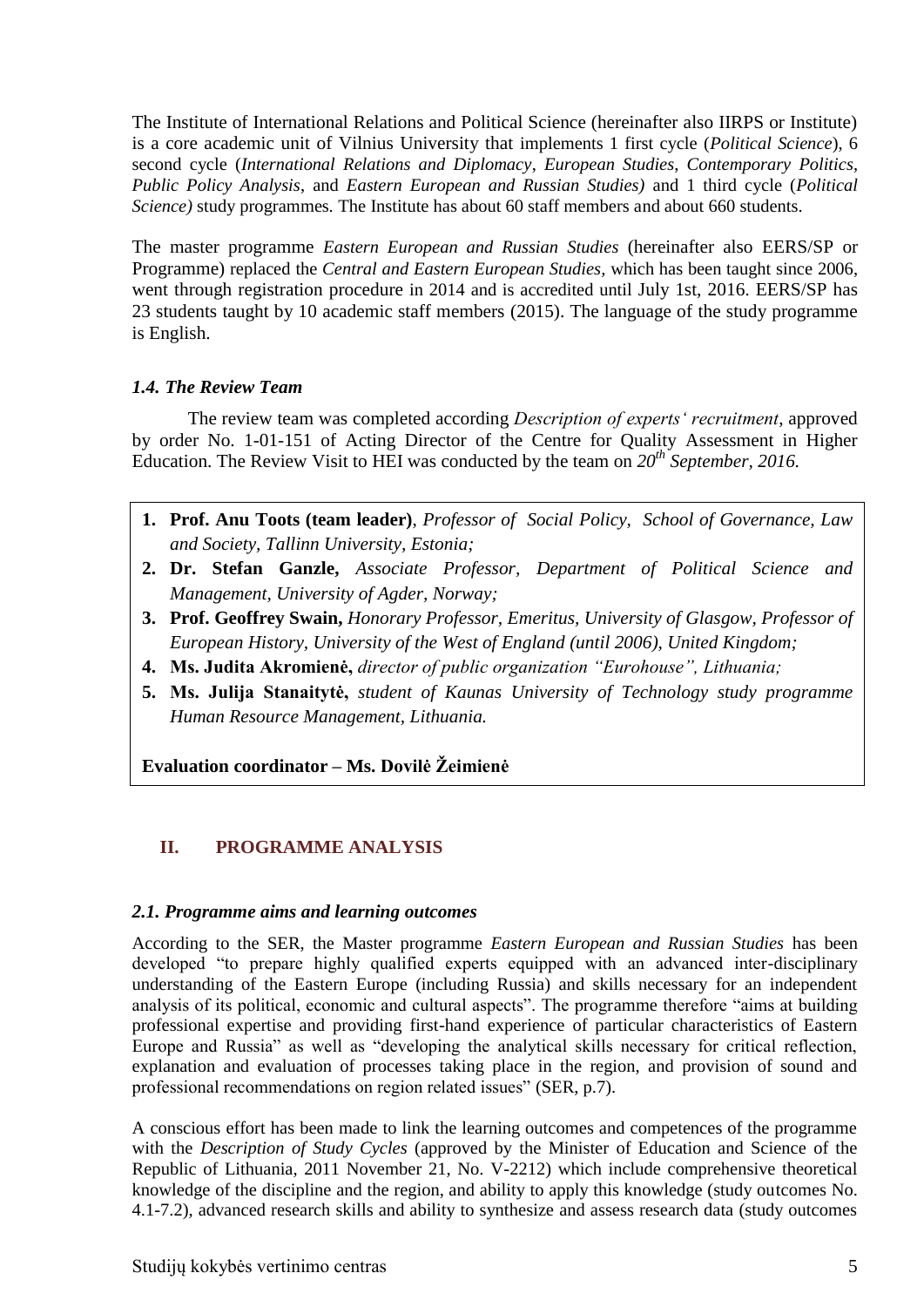No. 1.3, 2.1, 2.2, 7.2), special abilities such as to provide sound, professional recommendations to different audiences and ability to creatively solve specific practical issues (study outcome No.3.1, 3.2, 5.2,.6.1), social abilities (study outcome No. 1.2, 1,3), ability to work independently and take responsibility for one's actions (study outcomes No. 1.1,).

The learning outcomes were also developed in accordance with the *Descriptor of the Study Field of Political Science* approved by Order No V-828 of the Minister of Education and Science of the Republic of Lithuania (23rd of July 2015). The descriptor specifies that upon completion of the second cycle studies of the study field of Political Science, among other skills, students should have a specific knowledge of the ongoing scientific discussion in the selected Political science specialisation (study outcomes No. 1.3, 2.1, 7.1,7.2), to be able to implement research projects of political phenomena, using methodological approaches and means available in the chosen field of specialisation (study outcome No. 7.2); to communicate correctly in writing and orally both with the experts in the field and with the persons who are not professional experts in that field ( study outcome No. 3.2).

The programme aims and learning outcomes are well defined, clear and publicly accessible. The generic and subject-specific competences and learning outcomes are set out clearly in the SER, Table 1 and broken down to course level in the Study Plan Matrix on pp. 14-15. Within the SER, then, every effort has been made to ensure that the programme's aims and learning outcomes are consciously developed throughout the programme. The SER (chapter 1.2) outlines how the study programmes and their learning outcomes are made available on the university and institute websites, as well as through recruitment initiatives. During the visit, no student raised the invisibility of the programme as an issue.

The programme aims and learning outcomes are based on the academic requirements, public needs and the needs of the labour market. As the SER makes clear, the programme has been developed to meet a perceived gap in academic provision, English language regional studies with a clear focus on political developments. The public need for this – especially in the current international climate – is self-evident, and the close relationship which has been established with social partners suggests that there is a clear labour market need. This was reinforced by meetings during the visit with extremely well qualified alumni, and social partners who had played an active role in this review process and had established close and regular contacts with such organisations as the Eastern European Study Centre.

The programme aims and learning outcomes are consistent with the type and level of studies and the level of qualifications offered. The programme offers a combination of courses which are all of Master level in terms of the reading and participation expected, and in the way that they provide training in terms of methodology and research techniques for the final master's thesis. It is clear from the CVs that tutors are teaching according to their research expertise. The list of dissertations written and the quality of the final dissertations themselves show clearly that students are expected to work at Master's quality and are doing so. This impression was reinforced by the visit. The students could appreciate the difference between masters and bachelors study, noting that their current courses were "detailed and deep". They were particularly aware of the need for critical thinking. Comments from alumni were similarly positive, noting how the course "helped me every day in my job".

The name of the programme, its learning outcomes, content and qualifications offered are compatible with each other. The recent amendments, which put stronger emphasis on political, social and economic processes that shaped contemporary situation in countries of Eastern Europe (SER, p.11) clearly strengthened the program. In overall, the programme offers what it promises, with no mismatch between the learning outcomes, content and qualifications.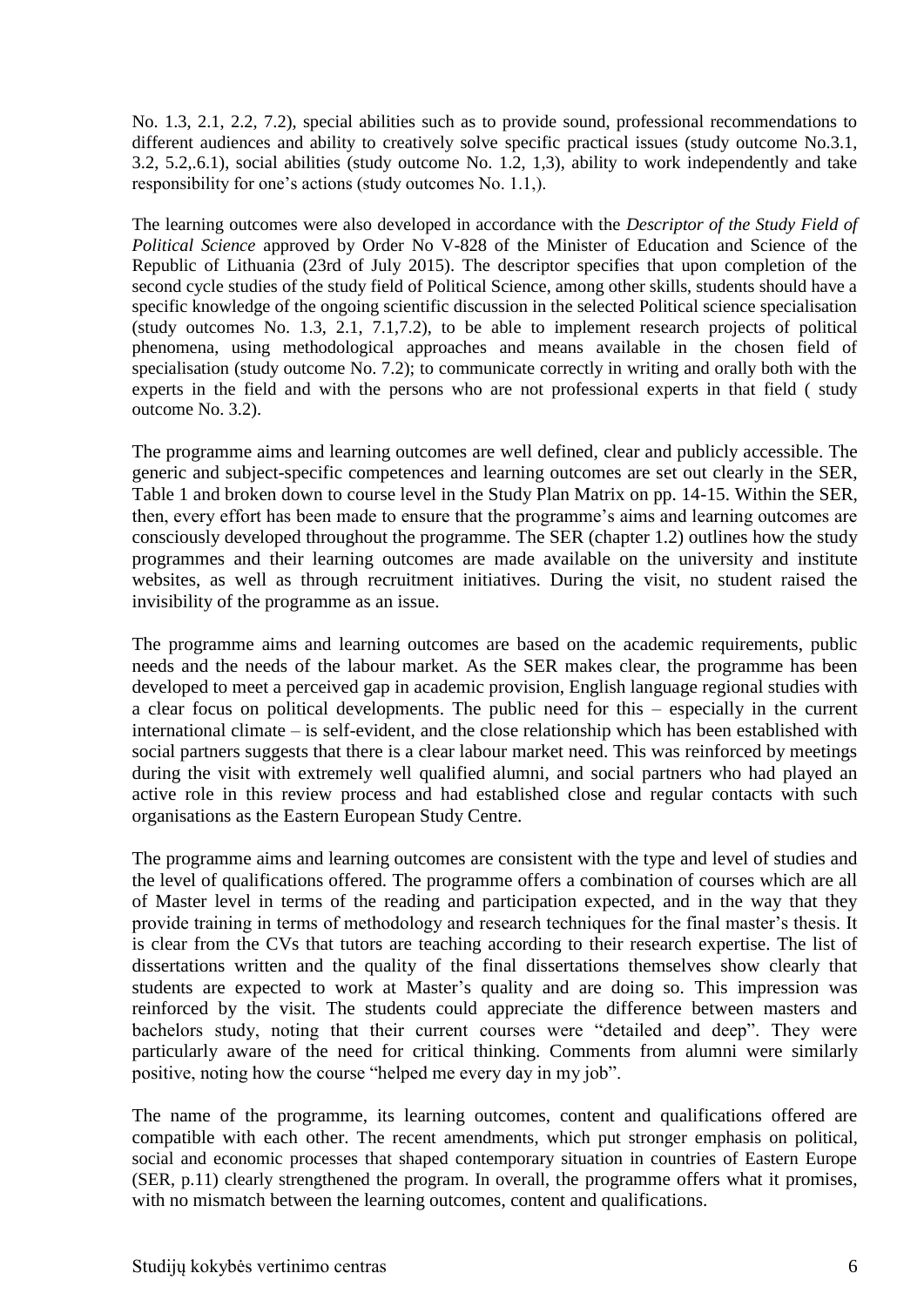#### <span id="page-6-0"></span>*2.2. Curriculum design*

The curriculum design meets legal requirements in terms of volume of the programme, credits, allocated to the MA thesis and focus on the study filed. This is a 90 ECTS programme taught in three semesters. 40 ECTS is assigned to the compulsory subjects and 20 ECTS to electives. The previous two track design has been transformed into single track, which can be seen as a positive development facilitating academic progress and securing sustainability of the programme. As result of the 2014 reform the list of electives of all MA programmes at the IIRPS is identical, which allows students choosing from a wider pool of subjects. MA students are thus granted greater flexibility in the sharpening their individual study profile or, alternatively in broadening their disciplinary perspective. Students met by the Review Team (RT) expressed their support to the new programme design. There are 27 electives in listed in total, out of which 8 are provided in English and 3 more are under consideration. The Review Team is to some extent concerned with the limited availability of electives for English speaking students and strongly recommends continuing working on expansion of suitable for EERS/SP options (as promised in SER, p.6). Credits, allocated to the preparation and writing the MA thesis are divided into MA seminars (10 credits) and thesis (25 credits). This is sufficient and in accordance with national requirements.

The share of individual work significantly exceeds the legal standard (no less than 30%). According to the SER (p.18, table 3) in EERS/SP the individual work composes for compulsory courses 81% at average. This kind of curriculum design presumes that: a) students are well familiarised with self-guided leaning and possess relevant skills from the very beginning of their studies; b) teaching staff is well skilled in guiding extensive amount of individual work. During the site visit the Review Team made sure that staff feels confident in delivering self-guided learning. Students did not demonstrate that level of confidence. They come from various countries and the share of graduates with non-political science background at this particular programme is higher than in other programmes at the Institute. This issue is mentioned also in the SER, which demonstrates some awareness about the potential problems. The RT suggests monitoring carefully how the students manage such high portion of individual work.

Integration of students with various backgrounds asks for more complex approach than mastery of individual work only. The SER (p.16) spells it as "one of the biggest concerns". Based on the interviews it can be concluded that currently the problem is addressed via individual consultations which was highly appreciated by the students. However, more systematic and standardised approach to explaining the availability of bridging courses is recommended. Presently, nor the SP neither the study plan specify, whether and which bridging courses are available.

Study subjects are spread evenly, the first and the second semesters have 4 or 5 subjects respectively, and the third semester is devoted to the final thesis. The total workload is equally 30 credits per semester allowing studying full time. Yet, the balance of hours to ECTS varies two times in case of different subject and it is difficult to understand the argument behind such choice. The proportion of compulsory and elective subjects varies across the semesters: the first semester includes compulsory courses, the second – compulsory and elective courses evenly. Such kind of arrangement seems reasonable. The content of compulsory subjects is logical, not repetitive.

The content of the subjects is adequate to the second cycle programmes; there are no introductory or broad scope basic courses. The title of the study programme adequately describes the content of the study field. A course on methodology prepares students to undertake their own research project (MA thesis) that will be elaborated through MA seminars (10 credits in total, during two semesters). In result of the 2016 curriculum reform some electives have been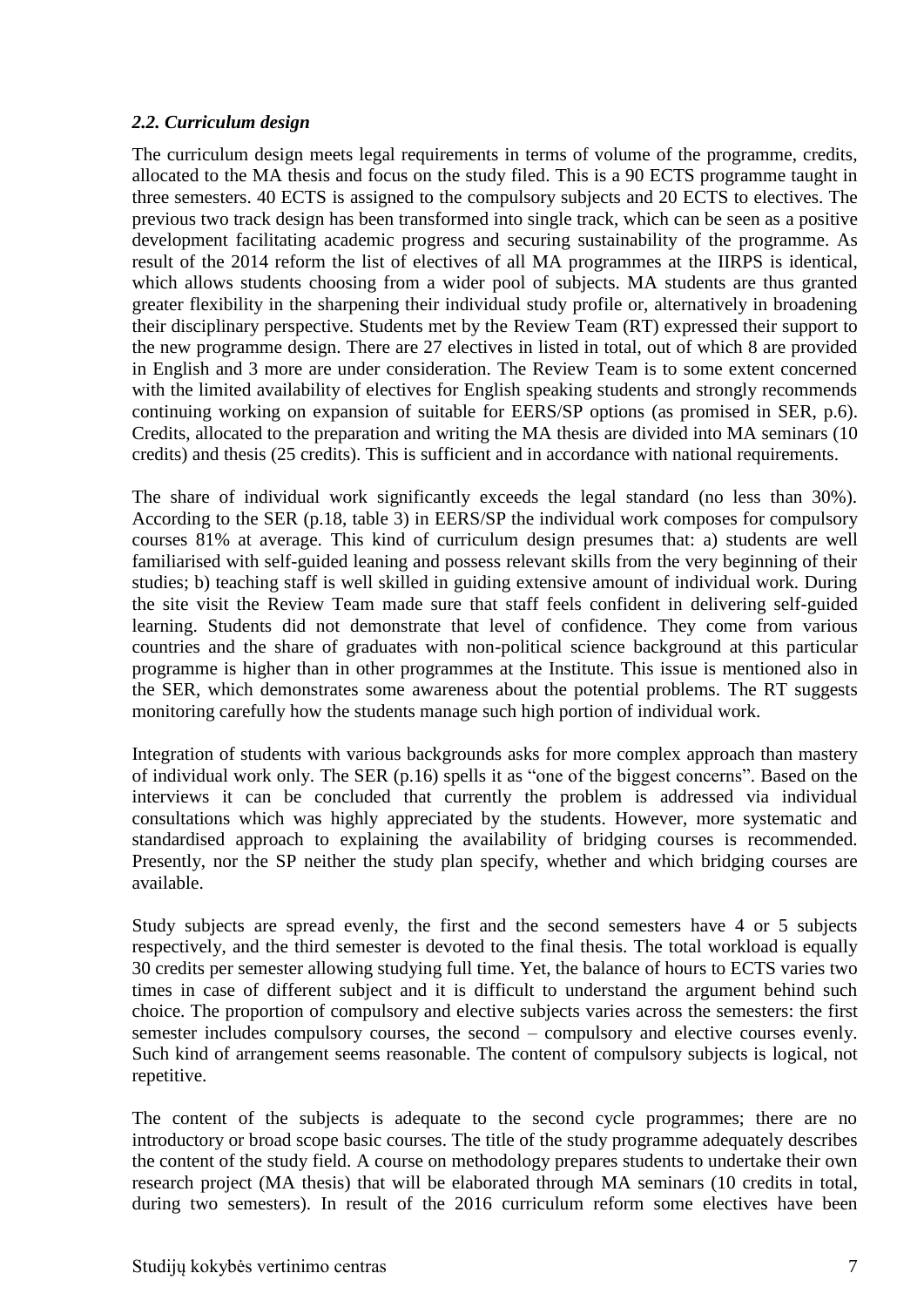upgraded to the status of compulsory subjects and almost all others were kept in the list of electives. Overall, the RT is positive about recent changes in the SP.

Compulsory courses are perfectly fit to the study area and provide substantial amount of knowledge. However, the theoretical and analytical level is not especially challenging. The students met by the Review Team explained that compared to the previous undergraduate studies the current ones are "more detailed and deep", but there is "no difference in difficulty level". According to them the first semester tends to be "more like adjusting levels of those with previous knowledge in the field and those without". Although such an approach could be justified to some extent due to mixed background of admitted students, the RT strongly suggests to implement more individual, tailor made approach in order to maintain and support the study motivation of all and every student.

The content and learning methods are appropriate to achieve generic and area-specific learning outcomes. Besides lectures, oriented mainly towards theoretical knowledge, strong emphasis is put on seminars and individual work. The emphasis on active learning and seminar classes found strong and emotional support among students ("lectures are useless, you don't learn anything"). As evidenced by the SER, course descriptions and interviews, the dominant learning tool is critical reading. Students estimate the reading workload (25-50 pp per seminar class) as challenging, but interesting and enriching. Group work, presentations and writing tasks are also often practiced as became clear in interviews with students and employers. Intensive enhancement of critical thinking was mentioned by students as one of the main positive things of the SP.

Besides classroom teaching field trips to various transition countries in Eastern Europe are provided to the students. It may be a good substitute to the formal internship, which is not established yet. However, the RT did not found clear evidence, to what extent and how the field trip experiences are integrated into theoretical courses and research work. Thus, field trips seem to serve so far rather as marketing tool and their potential in advancing knowledge and skills remains not fully used.

The scope of the programme is sufficient to ensure learning outcomes. The programme provides opportunities to gain good knowledge on political, economic and cultural development in Eastern Europe and Russia. Moreover, generic skills are developed within various subject specific subjects. Yet, as the SER (p.7) describes the programme aim via interdisciplinary focus ("experts equipped with an advanced inter-disciplinary understanding of the Eastern Europe (including Russia"), further efforts may be needed to ensure interdisciplinary approach and understandings. The students met by the RT were not aware of concept and advantages of interdisciplinarity. Mixed previous educational background of students at EERS/SP generates a promising premise to advance interdisciplinary knowledge and skills, which have not gained proper attention so far.

Course descriptions of compulsory subjects include large number of literature (mainly books and working papers). Certainly there is an advantage in critical reading of publications of 1990-s and 2000s. However, given the high political and economic dynamics of the region under study, it is of paramount importance to include also more recent research, including the latest academic articles in top ranked international journals. For example, the description of the compulsory course *State and Society in Eastern Europe and Russia: from Autocracy to Democracy,* contains only one book published later than 2010, the course *Economic Transformation: from Command Economy to the New System*", has only one article from 2012, whereas all others are older.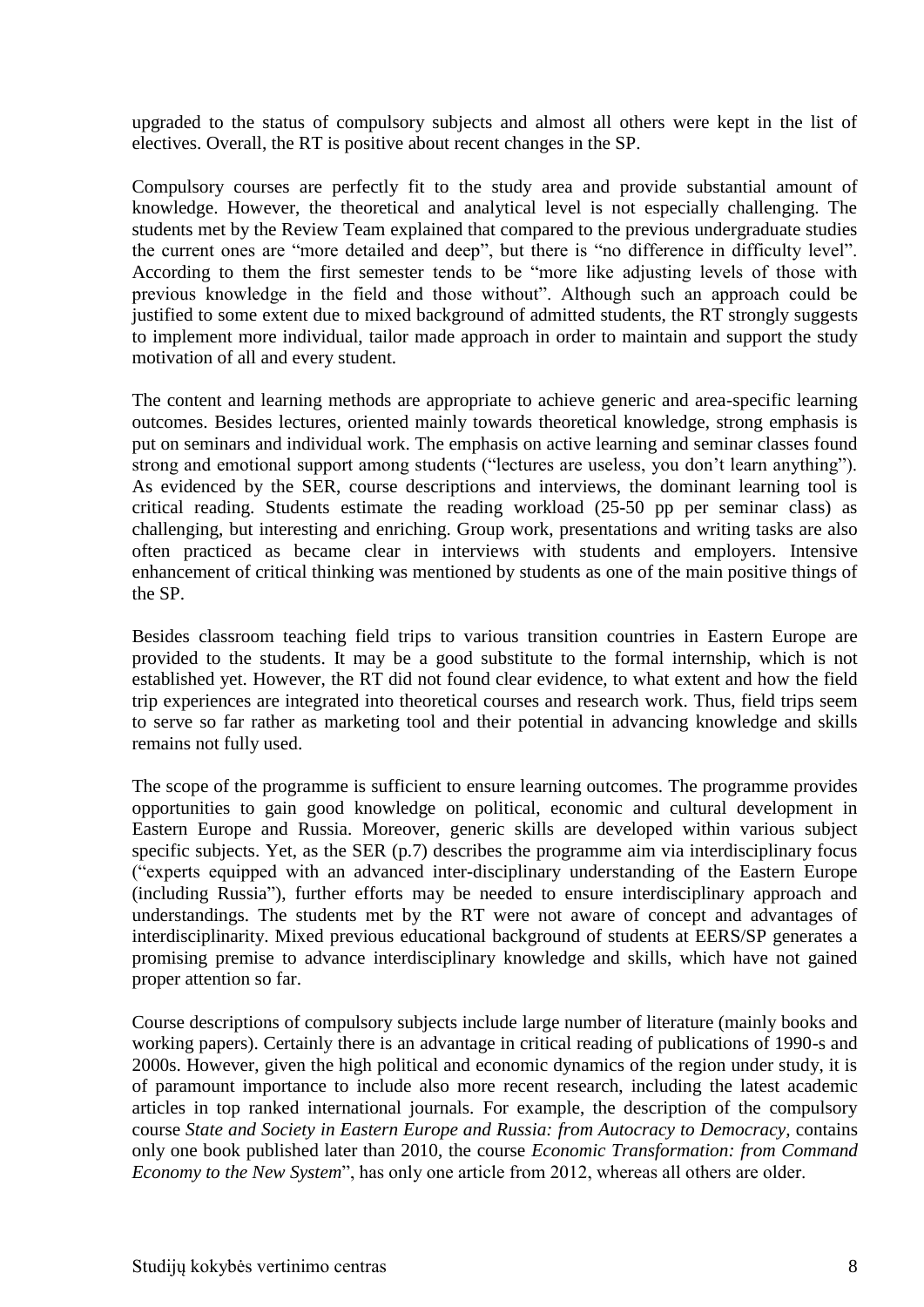## <span id="page-8-0"></span>*2.3. Teaching staff*

The staff meets national legal requirements in terms of percent of lecturers with a doctoral degree (80%), and exceeds the requirements in congruence of teaching and research profiles (90% against 60%), ECTS taught by professors (30,5% against 20%), share of experts with practical work experience (10% against 40% as upper limit allowed).

The qualifications of the teaching staff are adequate to ensure learning outcomes. Teaching staff is delivering lectures and seminars in the area that corresponds to their qualification and research area. The SER (p.6) lists among the main research areas of the Institute "democracy in post communist world and political transformations in Eastern Europe" that builds solid premise to link research and teaching activities of the staff members. Staff members are involved in research what ensures their competence in supervising students' research work.

The number of the teaching staff is large enough to ensure learning outcomes. EERS/SP is implemented by 10 academic staff, including 2 full professors, 3 associate professors, 3 lecturers with PhD degree and 2 assistants. This allows individual approach to students and efficient supervision of seminars, course works and final theses.

The proportion of students to teaching staff is very low - around 3 students per lecturer annually in that SP, but somewhat higher if other IIRPS MA programmes are taken into account. In 2015 there were fewer students than staff members (9 to10). Such a ratio has certainly several advantages, but bears also the risk of staff cuts due to low number of students. Thus, some strategic plan is needed in order to increase the number of students and possible to widen the international study options. The period of self-evaluation has been very short (2015-16) and in this period study programme didn't experience any academic staff turnover. The age distribution of staff is quite equitable across age groups.

The VU and IIRPS create adequate conditions for the professional development of the teaching staff. Standard requirements for academic positions are firmly kept, but personal preferences and carrier plans are also taken into account. Every staff member can annually negotiate his/her work plan and chose to orient himself/herself whether more towards research or towards teaching. Such a personal approach has been highly appreciated by the academic staff. Since 2004 IIRPS applies the System of Motivation Promotion, which is intended to encourage teachers to increase their qualification. Each high rank scientific publication results in financial premium for the employee. Staff members, met by the panel were well aware of the system and found it being transparent, fair and efficient.

To enhance teaching skills of the academic staff, the IIRPS organises methodical and didactical seminars (Moodle, problem based learning, agent based learning, flipped classroom). As SER (p.23) describes, previously the professional development depended to a significant extent on individual initiative, but since 2016 IIRPS organises regular training seminars (two to four times during the semester) for the employees. This is clearly a positive development. For this particular SP some special training (e.g. diversity management) may be needed. As SER (p. 26) states, "some lecturers expressed a lack of experience about the particularities of work with multicultural groups".

The professional development is enhanced also via conference participation and academic mobility. There is no tradition of a regular sabbatical at the Institute, but both administration and staff members appreciated the current tailor made approach which allows to go abroad whenever it is sensible for a staff member. No complains on limitations or restrictions of academic mobility or conference participation have been heard during the site visit. However, the intensity and extensity indicators are quite low. Very few lecturers have been in academic exchange (5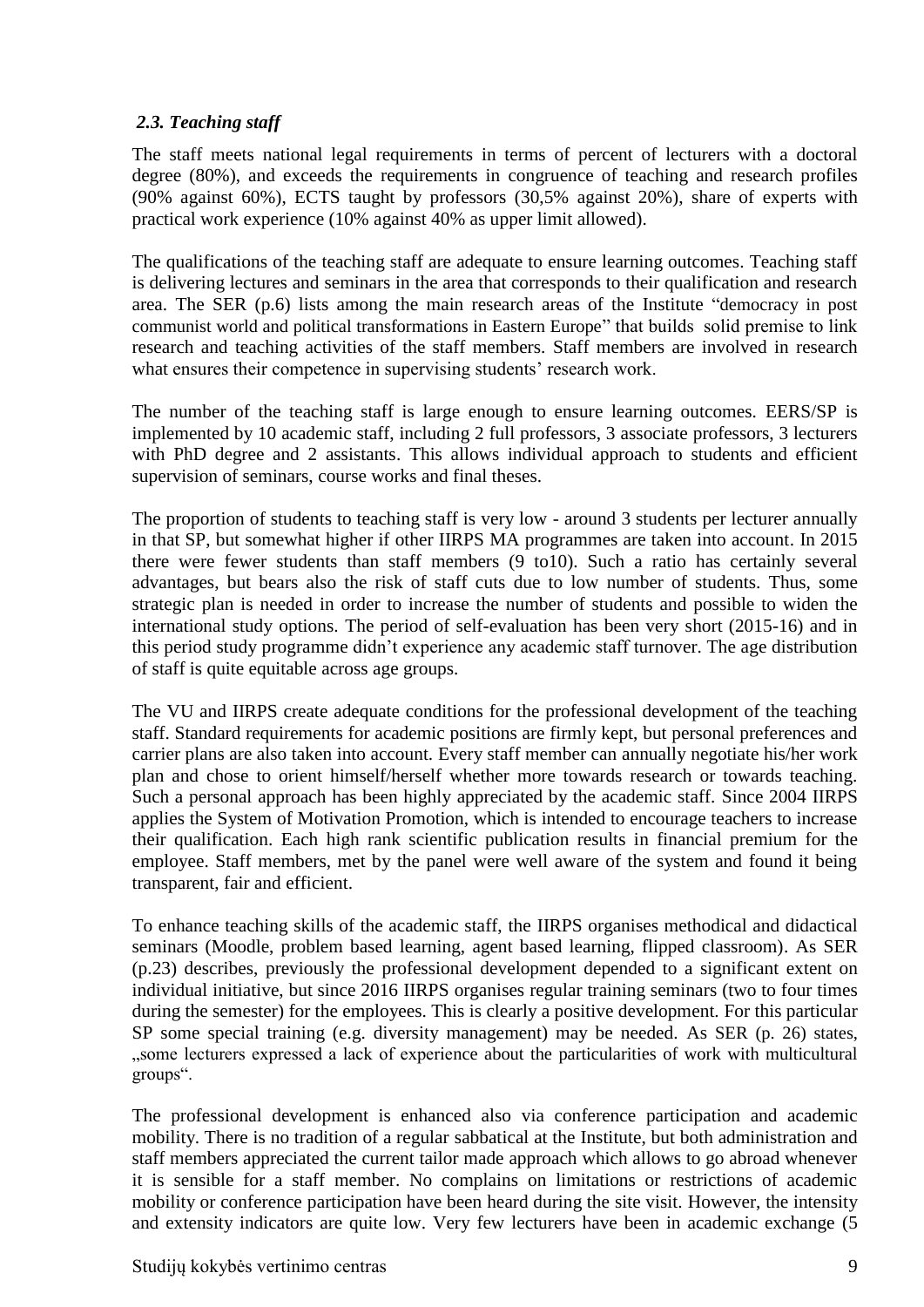persons during 3 years) and only 1 staff member has participated at the conference with the paper during 2013-15 (SER, p.24, table 11).

The teaching staff of the programme is to some extent involved in research directly related to the study programme under review*.* According to SER, table 10, during 2013-2015 the academic staff of study programme published 18 articles and book chapters, and 9 books. This makes about one publication per person annually, which is quite modest. Moreover, as the SER (p.23, table 9) demonstrates, the trend is downward (in 2015 there was 7 publications compared to 13 and 9 in 2014 and 2013 respectively.

The quality of research articles (such as the share of publications in indexed journals, share of international peer-reviewed articles, level of citations in Google Scholar, etc.) cannot be comprehensively evaluated on the bases of available information. Overview of staff members CVs revealed that there are no publications in the high ranked international journals of the field, except one in *International Review of Administrative Sciences* by R. Vilpišauskas. Majority of staff members (besides Vilpišauskas and Andrijauskas) have small number of publications in national edited volumes or journals. The Review Team is seriously concerned about the current level of research and urges the IIRPS and VU to ensure that all necessary support structures, incentive mechanisms and proper work and carrier arrangements are in place in order to boost publication activities.

The situation with research projects is no better. 2 national and 1 international R&D project have been implemented by the EERS/SP academic staff in 2013-15. All of them have been rather short term (1-2 years). Thus, more efforts need to be put in developing fundraising and project writing capacities. The current situation may well be the by-product of low level of conference and exchange activities.

## *2.4. Facilities and Learning Resources*

All of the lectures and workshops of the program are arranged in the premises of the Institute. The building and study facilities have been recently renovated and have basic equipment, i.e. the computer and multimedia projector. There is a sufficient number of different types (auditoriums and classrooms) and size of rooms available for the programme students. Since the student groups are small (8 to 14), all of the rooms seem to be suitable for learning. As pointed out in SER, until now the issue of a fewer number of classrooms suitable for seminars and group discussions seems to be resolved by the administration by approaching the needs of individual lecturers. However, as stated by the Institute administration, the general availability of classes might be more problematic in the coming years with the need to prolong classes for BA students due to an increase in their admission.

The teaching and learning equipment meets basic requirements, but improvements are needed. There are two computer halls containing 50 computers located in the Institute's premises and permanently available to students. Wireless internet is not available in the premises of the Institute (Eduroam is accessible only in the library) which is a clear drawback, as pointed out also in the self-evaluation report. However, no tangible improvement measures are foreseen to install it. The Review Team urges the University to address this issue at an earliest convenience.

The location and the capacity of the library, including the reading room appear to meet the needs of the students. However, the working hours of the library (from 9 to 18 hrs on workdays and closed on weekends) are not friendly to students' schedules. Nevertheless, there are several other resources of teaching and learning materials made available to the students, in particular, the Library of the Lithuanian Open Society Fund (which boasts the riches social sciences library in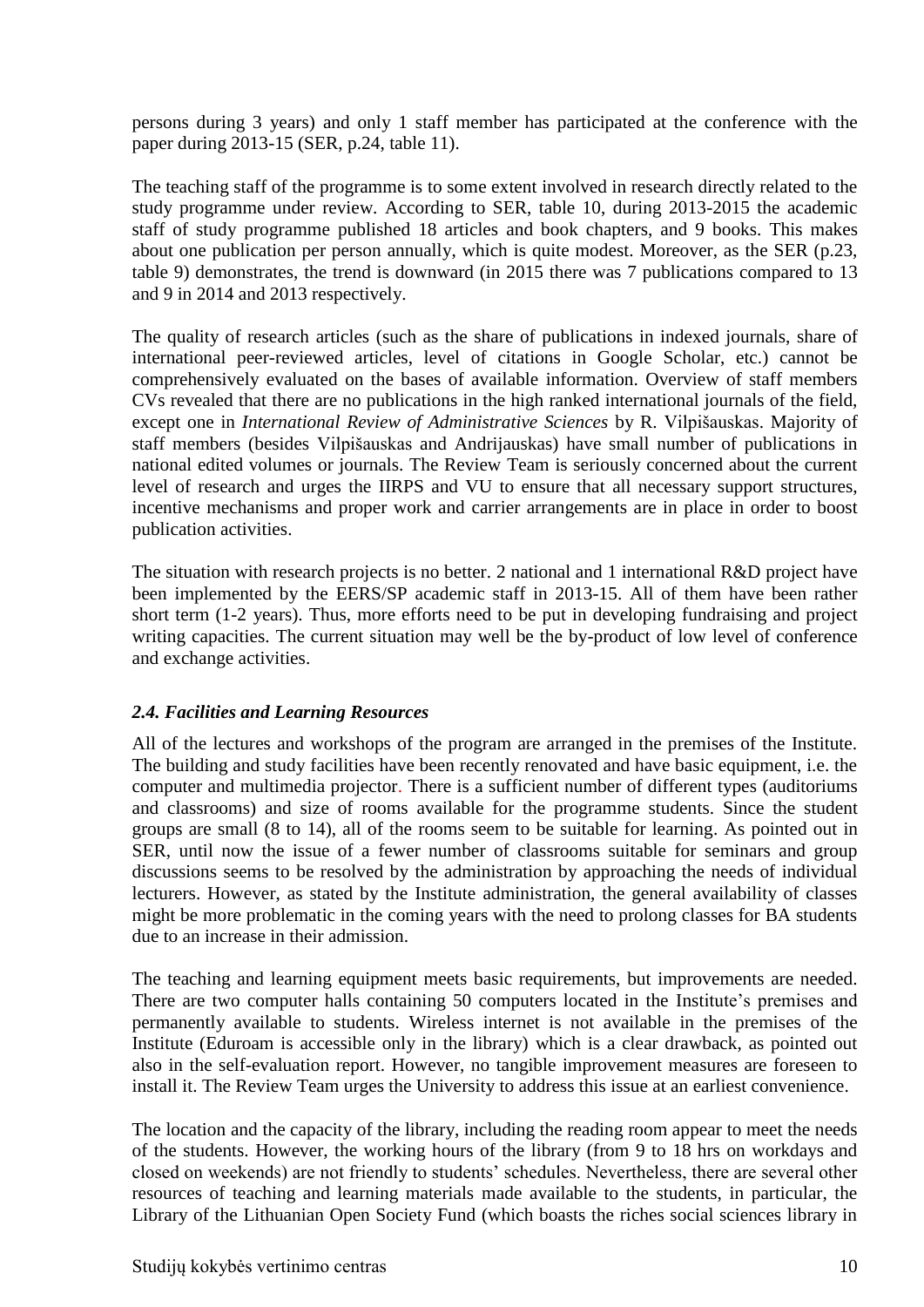the region and contains 40 000 publications in English, Lithuanian, French, German and Russian languages), Vilnius University Library (which subscribes to major international digital academic databases such as JSTOR, Sage, Willey Online Library), National Open Access Centre of Academic Communication and Information (Vilnius University). However, the latter, being open 24 hours a day, is located in the outskirts of the city and the public transport communication is unavailable in late/early hours. There is a yearly budget foreseen to update the materials to satisfy the needs of course conveners. The teachers confirmed that the yearly budget allocated (appr. 360 to 440 EUR) to update the materials satisfies their needs (materials are updated twice a year). Additionally, materials are acquired from ongoing research projects.Usually, the reading materials are provided to students electronically by lecturers via email, Moodle, or student by representatives. Although the academic personnel is encouraged to use Moodle (last spring a training was organised for them), it is not widely used yet, instead Dropbox and Facebook are more common.

The programme does not include a professional internship into the formal study plan of the two main reasons: the majority of students being already employed during their studies, and the duration of the programme is three semesters. Probably for these particular reasons, none of the programme students has applied for Erasmus+ traineeship/short term work placements until now. The students in demand of professional experience are offered a possibility to take part in ongoing research projects. Additionally, on individual basis the administrative staff helps students to save placement with Vilnius based think tanks or international organisations.

Bearing in mind, that one of the competences to be developed by the programme is the ability to apply theoretical knowledge in practice and to cope with complex problems, the Review Team advises to develop a regular network of relevant organisations, especially international ones, and more actively promote Erasmus+ internship possibilities. The need of broadening the international partnerships was also emphasized by a social partner in view of growing international competition of the graduates.

## <span id="page-10-0"></span>*2.5. Study process and student performance assessment*

Admission requirements for the candidates are clear and well-founded on the main IIRPS webpage and on the Rules of Admission to the Second – cycle Study Programmes of Vilnius University. Since the programme is conducted in English and accepts foreigners, it is positive that admission requirements are well defined and specified in Lithuanian and English languages. On the other hand, the data provided in SER (p.31) reveals the need to further improve international marketing of the Programme in order to attract more foreign students. As became evident from SER and interview panels, the numbers of international and domestic students are decreasing what urges to develop a strategy for attracting more international students. Furthermore, the format of entrance exam should be reconsidered in order to measure adequately motivation and capabilities of applicants with highly diverse backgrounds.

The organisation of study process ensures an adequate provision of the programme and the achievement of the learning outcomes. Overall, the organisation of the study process is clear and effective. The information about the study process and university life is first presented at the introductory lecture and after that by the SP administrator. The programme has its own administrator of studies, who, as affirmed by the students, helps to solve their problems related to the study process, individual plans, timetables, etc. All the relevant information, such as timetables, study plans, staff contacts are easy to find on the IIRPS webpage which is updated regularly. On the other hand, more effective integration of foreign students should be taken for consideration as interviews revealed lack of feeling of belonging amongst non-native students.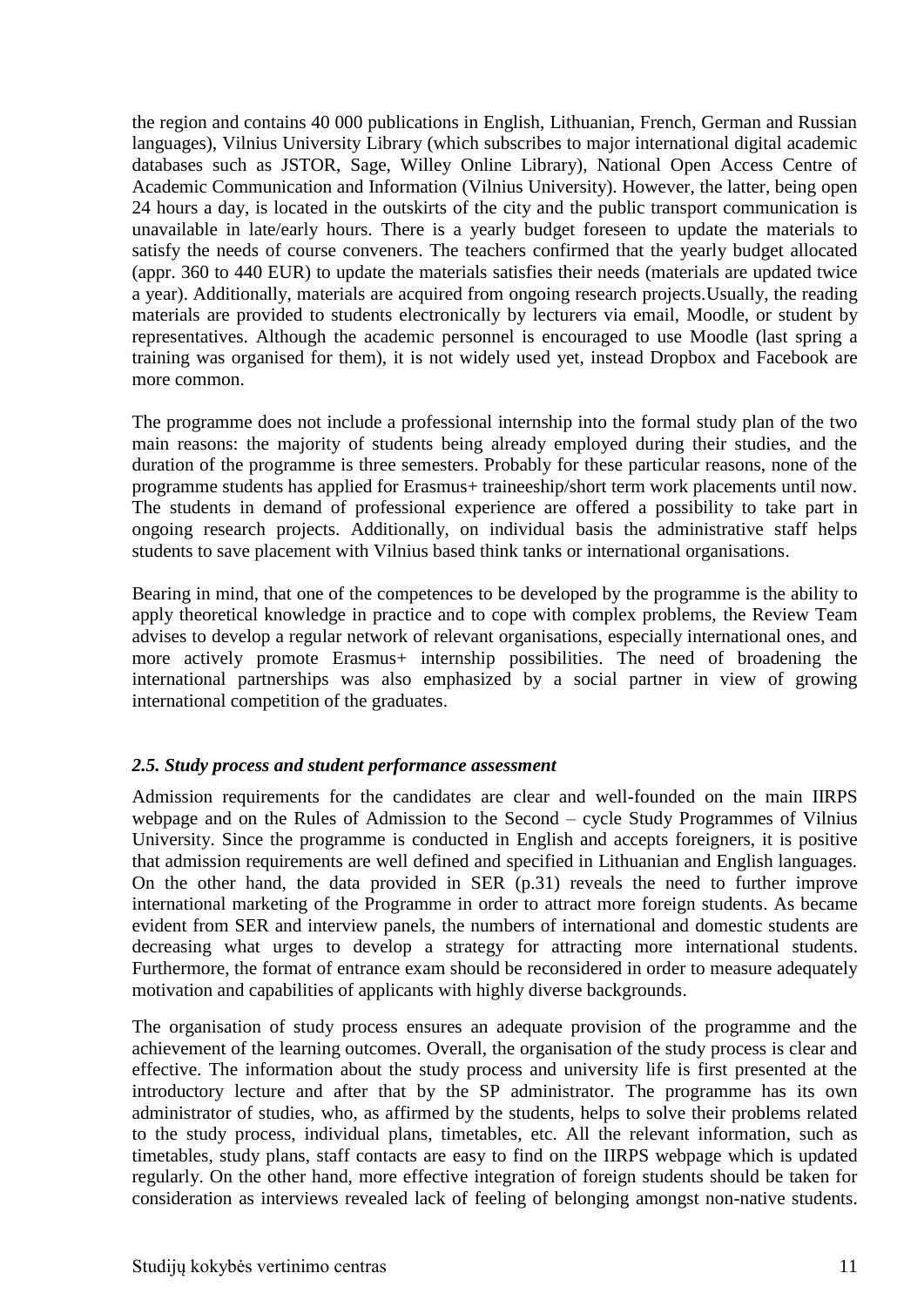During seminars foreign and domestic students usually work in separate groups what does not facilitate integration.

At the beginning of semester lecturers introduce students the aims of the course, learning outcomes, study methods, assessment criteria and recommended literature for individual study. Students and alumni mentioned that even though the workload is challenging and they have a lot of individual preparation for seminars (about 4 h per seminar), it is manageable. Even though students get all the information from lecturers and programme administration, using Moodle platform as a single entry point to all study materials will be a positive improvement. Generally, the Review Team was convinced that students are positive about the manner the SP is managed and feel that their opinion and feedback is always heard.

Two issues appeared as concern for the Review Team. First, EERS/SP has quite substantial portion of electives (4 courses out of 9). Therefore it is extremely important how consciously students plan and execute their choices. The interviews with the student panel revealed that recently admitted students do not know what their options are. Second, EERS/SP is a three semester programme, which means that thesis writing falls into somewhat "untraditional" period for administrative and academic staff. Students voiced the feeling that during  $3<sup>rd</sup>$  semester they "are left pretty alone" and do not get supervision to the extent they expect to. The RT strongly suggest to pay closer attention to the strategic and well-adjusted counselling of students in order to secure that key learning outcomes are possible to achieve.

Student engagement into research has not gained substantial results so far. SER (p.34) highlights that IIRPS aim is to encourage student participation in research activities, but there was only two examples of students' involvement in research activities. The students met by the Review Team have been not introduced with the possibilities to do research, although the second year students were familiar with the research works of their professors. It can be concluded that that majority of programme students are focusing just on their master thesis and involvement into research needs better coordination and motivation from both teachers' and students' side.

Students have multiple opportunities to use mobility programmes for one semester or one academic year for studies or internship abroad. VU has Erasmus co-operation with large number of universities in different countries. Unfortunately, the SER and students responses demonstrate that these opportunities are not taken up. Students of EERS did not use Erasmus exchange scheme in the last 3 years. The reasons of non-participation are related to the shorter duration (1,5 year) of the programme and work and family obligations of the students. Based on these evidences the Review Team advises to enhance internationalisation of studies by bringing more international teaching staff and exchange students in.

Students have adequate academic and social support from the university staff. Teaching staff is available for consultations, their schedules are clear and could be easily found at the website. Besides that, students can get all relevant information from the study programme administrator. Administration support is well-organised and implemented through intense and regular communication. Students confirmed that they are familiar with all the information about academic support, by contacting with teachers during their consultation time. Furthermore, students have mentors (a senior student), who help first- year students with all questions and problems, and a group representative who meets the administration once per semester. Besides social support students are also eligible for university and state scholarships.

The assessment system of students' performance is clear, adequate and publicly available. Assessment criteria are presented by lecturers during the first class and also states in the course descriptions, which are publicly available on IIRS webpage. Assessment criteria are oriented towards subject specific and general learning outcomes, which support achievement of SP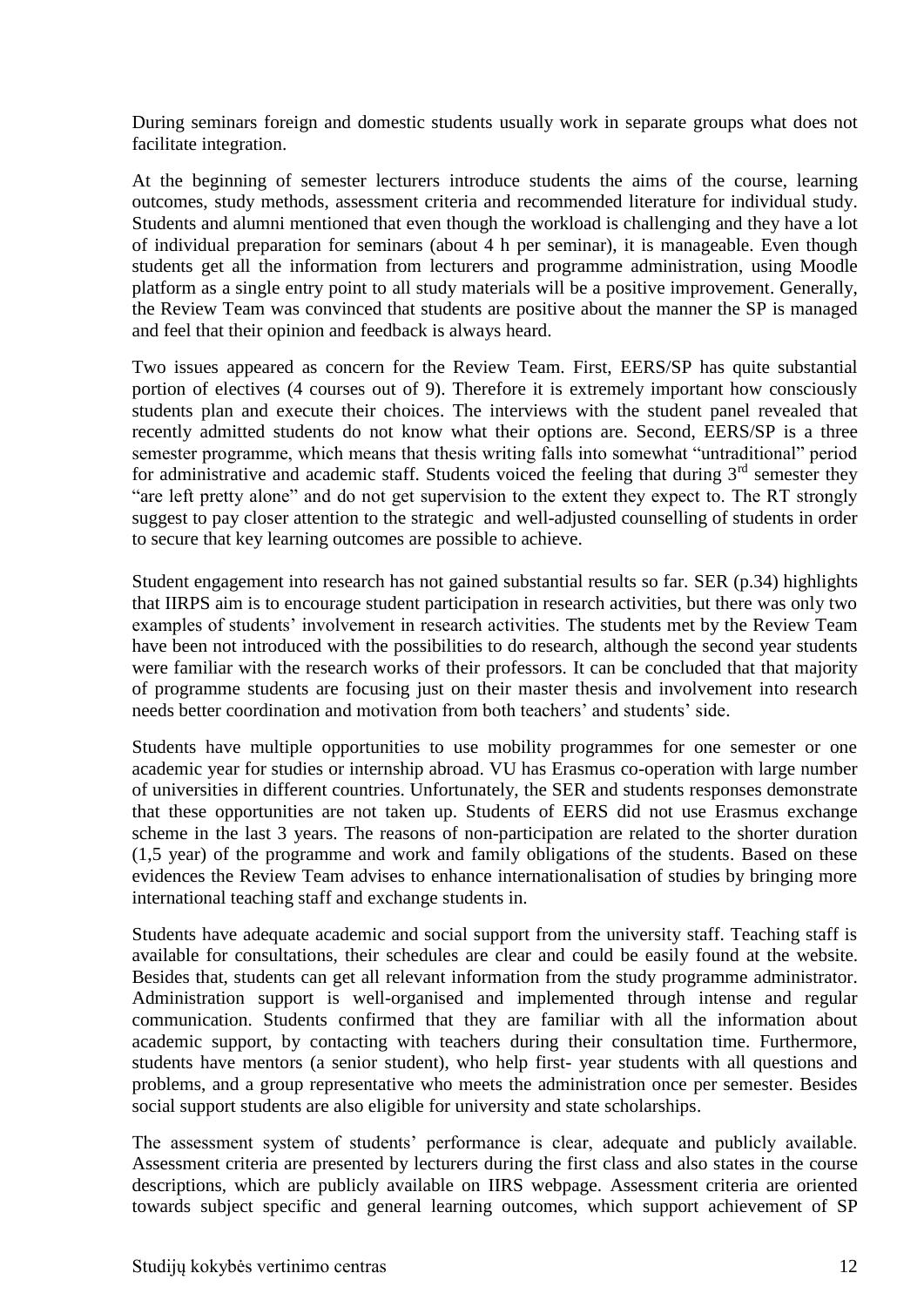learning outcomes. Interviewed students told that lecturers involve them in discussing the assessment process and sharing their thoughts about assessment components. Different assessment methods are being used in seminars such as active participation, essays, group or individual projects; the final form of assessment is usually exam. Around 50 % of the grade is composed of seminars participation, which students defined as positive thing, because in seminars students can get better understanding about the topics and material they have red. In conclusion, the assessment system and principles are adequate, clear and positively evaluated by the students.

Professional activities of the majority of graduates meet the programme providers' expectations. As alumni and social partners stated, majority of students are working in public sector, NGO's and some in private sector. The alumni feedback survey supports this statement. Vilnius University coordinates the National Career Management System, which is an important tool to monitor the graduates' career. Unfortunately, the information and data are not collected effectively from foreign graduates and there is no formal evidence about their career paths.

#### *2.6. Programme management*

The responsibilities for decisions and monitoring of the implementation of the Eastern European and Russian Studies (EERS) programme are clearly allocated. The bodies governing the study programme management are in place and operate in line with the VU mission statement and other university documents dealing with issues of quality insurance, such as the Standards and *Guidelines for Quality Assurance in the European Higher Education Area* and the *Vilnius University Quality Manual*. These documents are publicly available at [http://www.kvc.cr.vu.lt/site/?q=node/90.](http://www.kvc.cr.vu.lt/site/?q=node/90)

According to the SER, the Vilnius University (VU) is active in the professional development of its academic staff. Despite the efforts in ensuring the professional development of its academic staff, however, discussions with faculty have revealed that faculty development courses are only offered on an *ad-hoc* basis and lack an overall strategic and long-term perspective.

The Study Programme Committee (SPC) and the Faculty Council are responsible for the management of the study programme. The SPC is the key body at the institute-level and is accountable to the FC. The SPC brings together representatives from academic staff, students and social partners. The university highly values input from stakeholders – practitioners from the public sector – for the development of the programmes.

The SPC is also central in providing the self-evaluation of programme. According to SPC members the meetings are held regularly complemented by "ad-hoc arrangements" and rely on communication inside the members of the SPC. In its work, the SPC can rely on a highly efficient study department and strong involvement of social partners. The EERS social partner, Terry Clark (University of Creighton), has been identified by the self-evaluation report as a core contributor of ideas which ultimately resulted in refocusing the programme from Central and Eastern Europe to Eastern Europe and, in particularly, Russia.

The information and data on the implementation of the programme are regularly collected and analysed both centrally by the Administration of Studies as well as by individual study programmes. The administration relies on the VU information system of studies, which also collects information about the implementation of the study programme. Two feedback systems are in place: one managed by the VU, and another, by the IIRPS.

The outcomes of internal and external evaluation of the programme are used for the improvement of the programme. Stakeholders, such as social partners, students and alumni,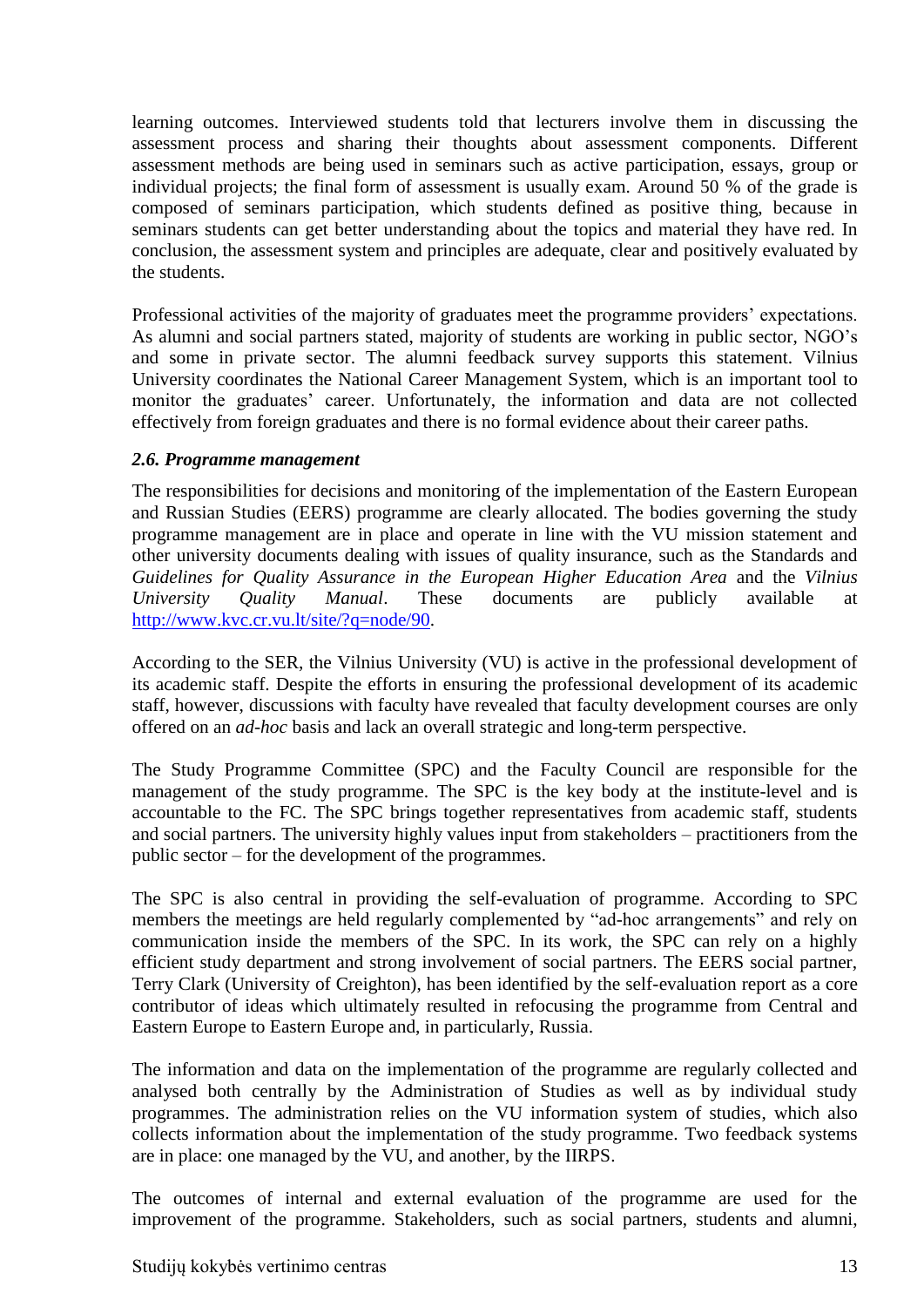reported satisfaction with the 2016/17 curriculum reforms allowing students to opt from an institute-wide pool of electives. Students have perceived this change as a consequence of their input and feedback.

The evaluation and improvement processes involve various stakeholders, including, in particular, social partners. At VU, social partners are members of the board of trustees and are involved in the Study Programme Committee and the Commission of Final Thesis Defence. Social partners have not only been instrumental in providing high-quality traineeships to the students, they often serve as employers of currently involved MA students and future graduates.

Overall, the internal quality assurance measures are effective and efficient. The SPC and the Administration work continuously on improving the measurement instrument and on encouraging students' participation in surveys. The study programme has already started to address the low response rate among students by distributing and collecting questionnaires during a class toward the end of a semester. By this change it is emphasised that regular feedback is an integral element of quality management in the study programme.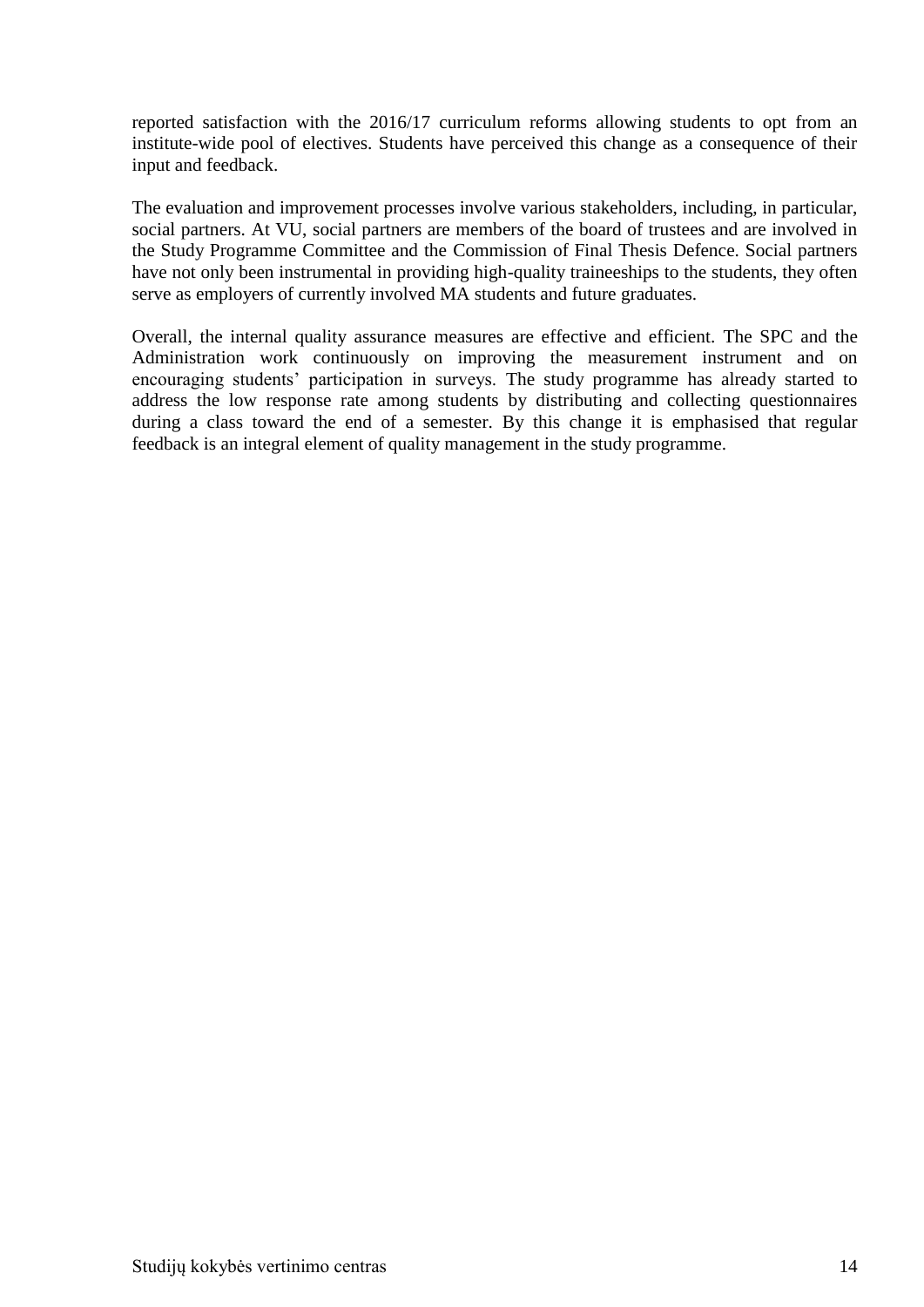## <span id="page-14-0"></span>**III. RECOMMENDATIONS**

- 1. The Review Team advises to update and streamline the content of core subjects in line of recent developments in the Eastern Europe and Russia. This recommendation is especially strong regarding the selection of the literature for study courses.
- 2. The Review Team strongly urges paying close attention to the low level of staff's publications and conference participation. The IIRPS and VU must ensure that all necessary support structures, incentive mechanisms and proper work and carrier arrangements are in place in order to boost research activities.
- 3. The Institute is recommended to ensure strategic and long-term outlook of academic staff development, e.g. provide training on academic writing in English and grant writing; promote and recognise effective participation of faculty in professional development courses.
- 4. The Review Team suggests bearing in mind the specificity of EERS/SP (shorter duration, highly mixed studentship) when planning and implementing staff professional training and students' counselling. It is recommended to have staff training on diversity management and more students' guidance in selecting options and writing the final thesis.
- 5. The Review Team advises to ensure that regular meetings of the SPC guided by the strategic and long term goals become the backbone of study programme management.
- 6. The Institute is recommended to streamline the student evaluation system and work towards making the evaluation process a truly interactive and ongoing communication between the lecturers and students as part of the programme's quality assurance.
- 7. The Review Team suggests the IIRPS and SPC to move out of the current comfort zone and to expand network of social partners beyond the circle of those who currently employ VU students and graduates.

## <span id="page-14-1"></span>**IV. SUMMARY**

The Institute of International Relations and Political Science (IIRPS) is responsible for six MAlevel study programmes covering areas of Contemporary Politics, Eastern European and Russian Studies, International Relations and Diplomacy, Public Policy Analysis, European Studies and Politics and Media. The *Eastern European and Russian Studies (*EERS/SP) has been one out of five currently under review.

EERS/SP has been implemented for three years although it takes it roots from a predecessor programme *Central and Eastern European Studies,* taught in 2006-12. This heritage has clearly contributed to the several strengths, such as well focused curriculum, qualified staff, good literature resources, well established study guidelines and standards. Whilst preserving traditions, the study programme is kept up to date in terms of content and design. Having closer focus on Eastern Europe and Russia is a clear advantage at highly competitive international university landscape. Moreover, important changes of the study programme implemented in 2016, including, in particular, the dissolution of modular structure have further strengthened the SP. One of the central objectives of the reform is to allow students choosing from a wider pool of electives. MA students are thus granted greater flexibility in the sharpening their individual study profile or, alternatively to broaden their disciplinary perspective. So far, the reform enjoys strong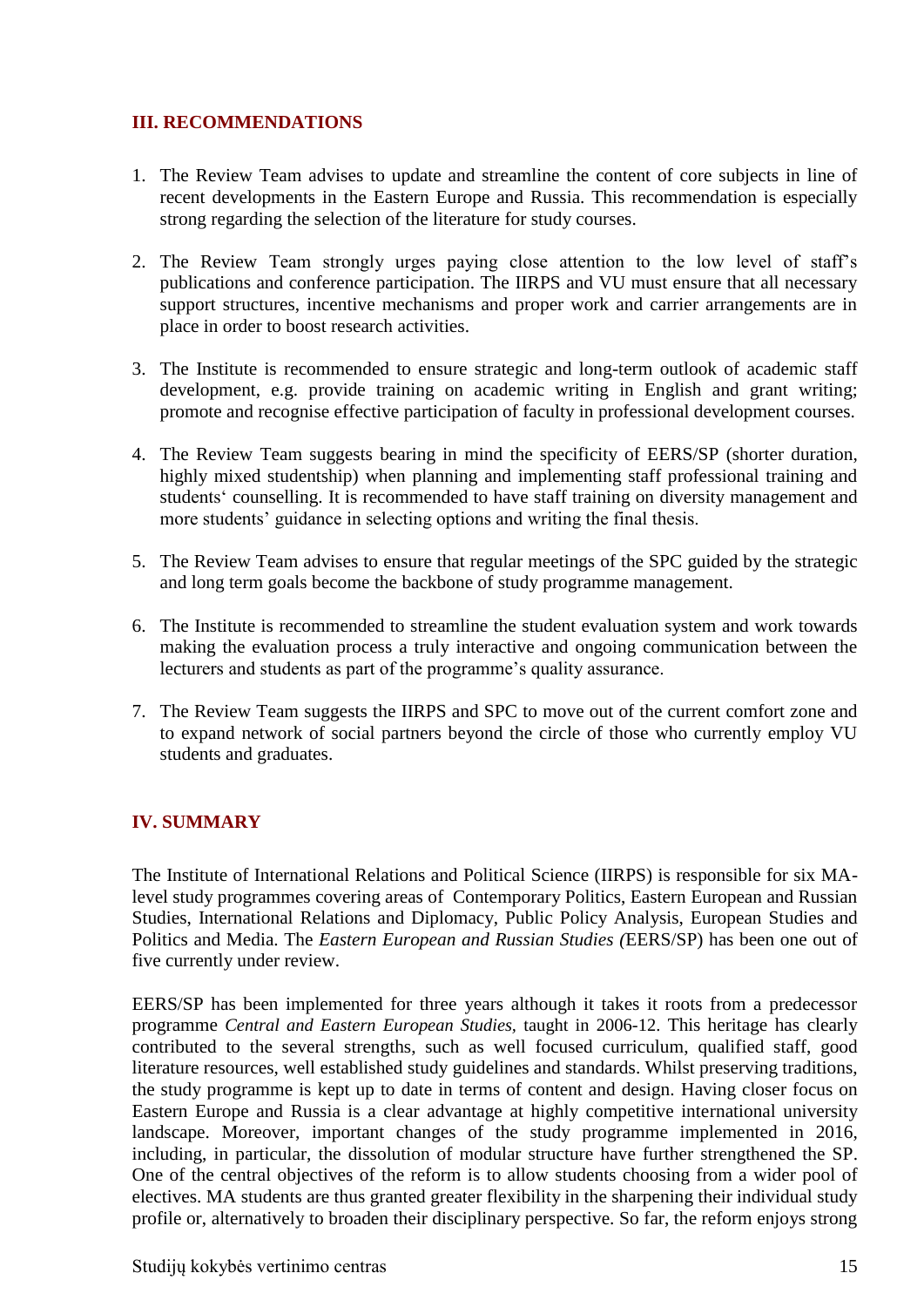support by all parties involved – students, teachers, alumni and employers. However, clearly, the effects of these reforms need to be closely monitored and evaluated over the next few years.

The key objective of the *Eastern European and Russian Studies* programme is "to prepare highly qualified experts equipped with an advanced inter-disciplinary understanding of the Eastern Europe (including Russia) and skills necessary for an independent analysis of its political, economic and cultural aspects". The core and option structure is formed so as to secure good balance between theory and practice and develop the competences relevant to the understanding the contemporary Eastern Europe and Russia.

The review panel is positive about the 'learning outcomes' approach underlying the programme. Programme aims and learning outcomes are based on the academic and professional requirements, public needs and the needs of the labour market. The programme has been developed to meet a perceived gap in academic provision of English language regional studies with a clear focus on political developments. The public need for this – especially in the current international climate – is self-evident. The programme offers what it promises, with no mismatch between the learning outcomes, content and qualifications.

The content of the study subjects is consistent with the type and level of the studies and are appropriate for the achievement of the learning outcomes. Keeping in mind the high political and social dynamics of the region, it is advised putting special emphasis on regular updates of the titles of the lecture courses and literature resources in use.

The qualifications of the teaching staff are adequate to ensure learning outcomes. The staff composition encompasses both theoretical and practical expertise and covers all major topics of the programme.

A real concern for the Review Team is low research performance of academic staff both in terms of quantity and quality. The number of research publications is modest and top ranked international articles are absent. The publishing activity is unequally distributed across staff members. Based on these observations, the review panel advises the management to continue developing further relevant incentives, set up with the System of Motivation Promotion in early 2016. Besides these incentive structures, it is recommended to pay more attention to the comprehensive and long-term outlook of academic staff development, which includes regular in service training, guidance in project writing, planning of academic exchange. For this particular programme, it is also important to pay more attention to prepare academic and administrative staff for work in culturally and academically diverse classrooms. In sum, current ad hoc arrangement, driven by individual initiatives needs to be replaced by a coordinated system driven by organisational developmental goals.

Low research activity of staff has negative effect also on promoting students' interest in being involved into research. Currently students are not involved and do not feel to be guided in selecting electives and MA theses topics.

Classrooms, computer facilities, software and media equipment of IIRPS are sufficient both in their size and quality. The library is not large, but handy. Moreover - electronic scientific databases are widely accessible and regularly used in the study process. Absence of the Wi-Fi in the Institute's building poses some limitations to the internet based learning. The review panel believes that new social media (such as Facebook) and data sharing tools (such as Dropbox) cannot entirely compensate limited access to the Internet. The Review Panel advises the IIRPS to further promote use of web-based learning platforms (such as Moodle).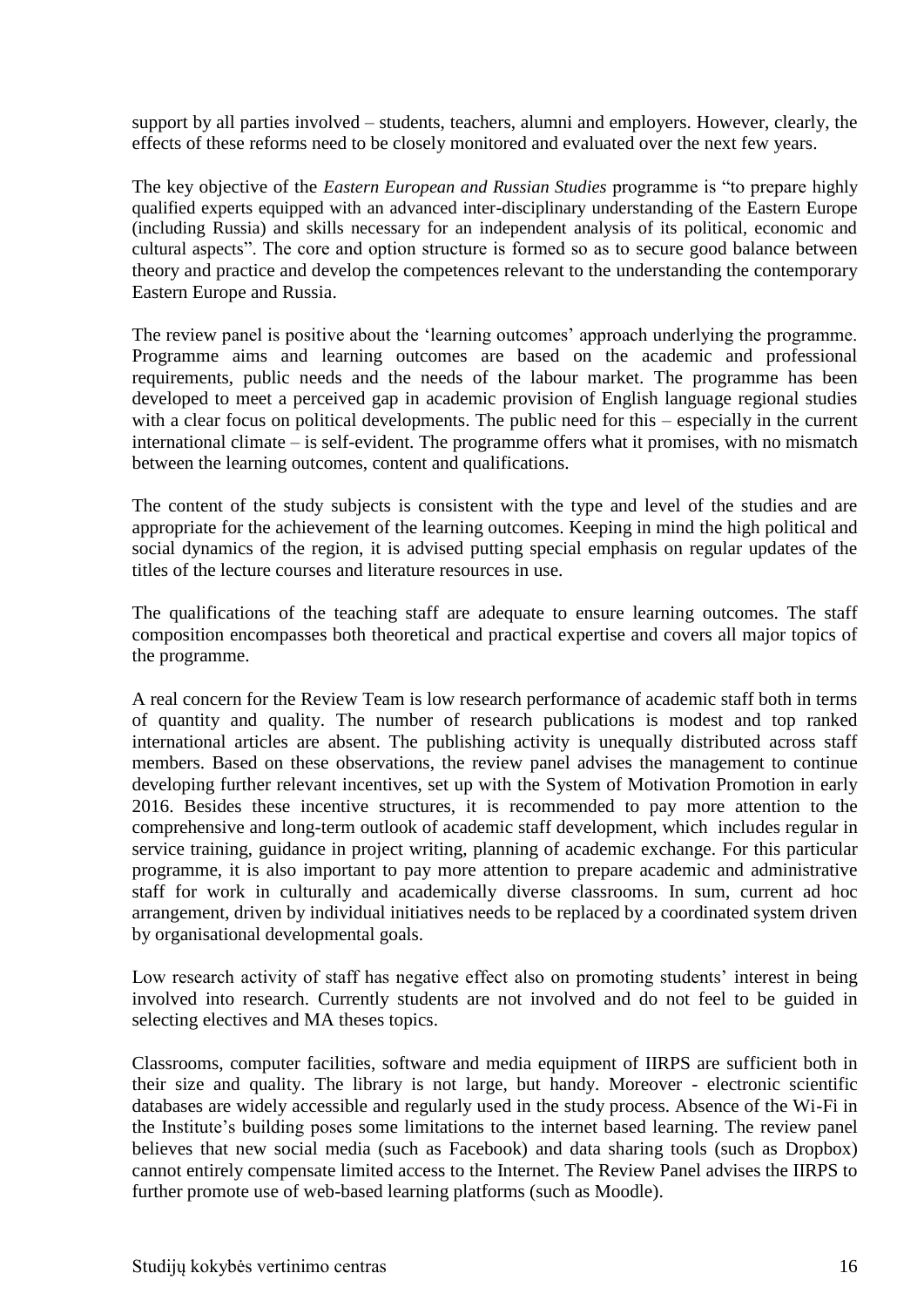Infrastructure for group work is somewhat limited. It is necessary to extend the number of small classrooms, computer labs and team-work spaces.

The Review Team advises the management to invest in facilities and digital learning resources, in particular infrastructure for group work and one-stop-shop learning platforms.

The admission requirements are well-specified. The university has implemented quality assurance procedures, including student feedback through regularly held surveys. The general assessment system of students' performance is clear, adequate and publicly available. Regarding the assessment of seminar sessions there are discrepancies across the subjects in terms of balance between the assignments and rewards. The assessment of seminars was felt by students as not always fair across subject. Based on these observations the Review Team advises to professionalise the assessment procedures including some formal rules about allocating hours and rewards for typical work tasks.

The study programme committee is the key actor in ensuring development and quality of the programme. Currently its activities and meetings are rather *ad hoc* that allows flexibility and agility in addressing the issues. However, the Review Panel believes, that some regularity and strategic planning of the SPC activities will facilitate the development of the EERS/SP.

The willingness of the social partners to contribute to the programme is impressive. They are involved in programme development, final theses defence, and to a lesser extent in teaching and mentoring. In order to successfully meet future challenges (such as the increasing competition in higher education and at the labour market) the review panel recommends the IIRPS stepping out of the "conformity zone" where the EERS/SP is currently positioned, and to find novel collaboration partners both at domestic, regional and international arena.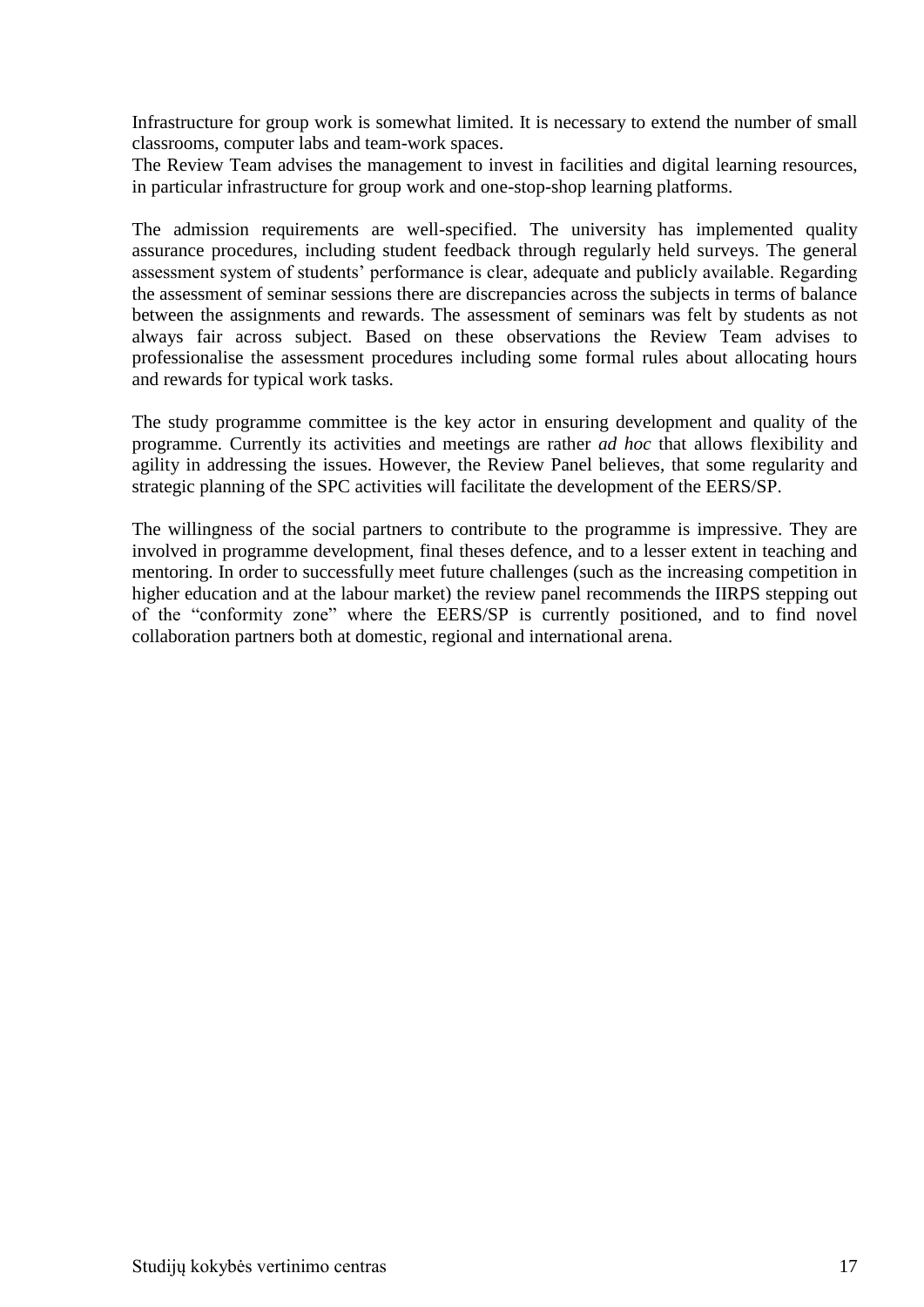## <span id="page-17-0"></span>**V. GENERAL ASSESSMENT**

The study programme *Eastern European and Russian Studies* (state code – 621L20013) at Vilnius University is given **positive** evaluation.

| No. | <b>Evaluation Area</b>                             | <b>Evaluation of</b><br>an area in<br>points* |
|-----|----------------------------------------------------|-----------------------------------------------|
| 1.  | Programme aims and learning outcomes               |                                               |
| 2.  | Curriculum design                                  |                                               |
| 3.  | Teaching staff                                     | 3                                             |
| 4.  | Facilities and learning resources                  | 3                                             |
| 5.  | Study process and students' performance assessment | 2                                             |
| 6.  | Programme management                               |                                               |
|     | <b>Total:</b>                                      | 19                                            |

*Study programme assessment in points by evaluation areas*.

\*1 (unsatisfactory) - there are essential shortcomings that must be eliminated;

2 (satisfactory) - meets the established minimum requirements, needs improvement;

3 (good) - the field develops systematically, has distinctive features;

4 (very good) - the field is exceptionally good.

| Grupės vadovas:<br>Team leader: | Prof. Anu Toots       |
|---------------------------------|-----------------------|
| Grupės nariai:<br>Team members: | Dr. Stefan Ganzle     |
|                                 | Prof. Geoffrey Swain  |
|                                 | Ms. Judita Akromienė  |
|                                 | Ms. Julija Stanaitytė |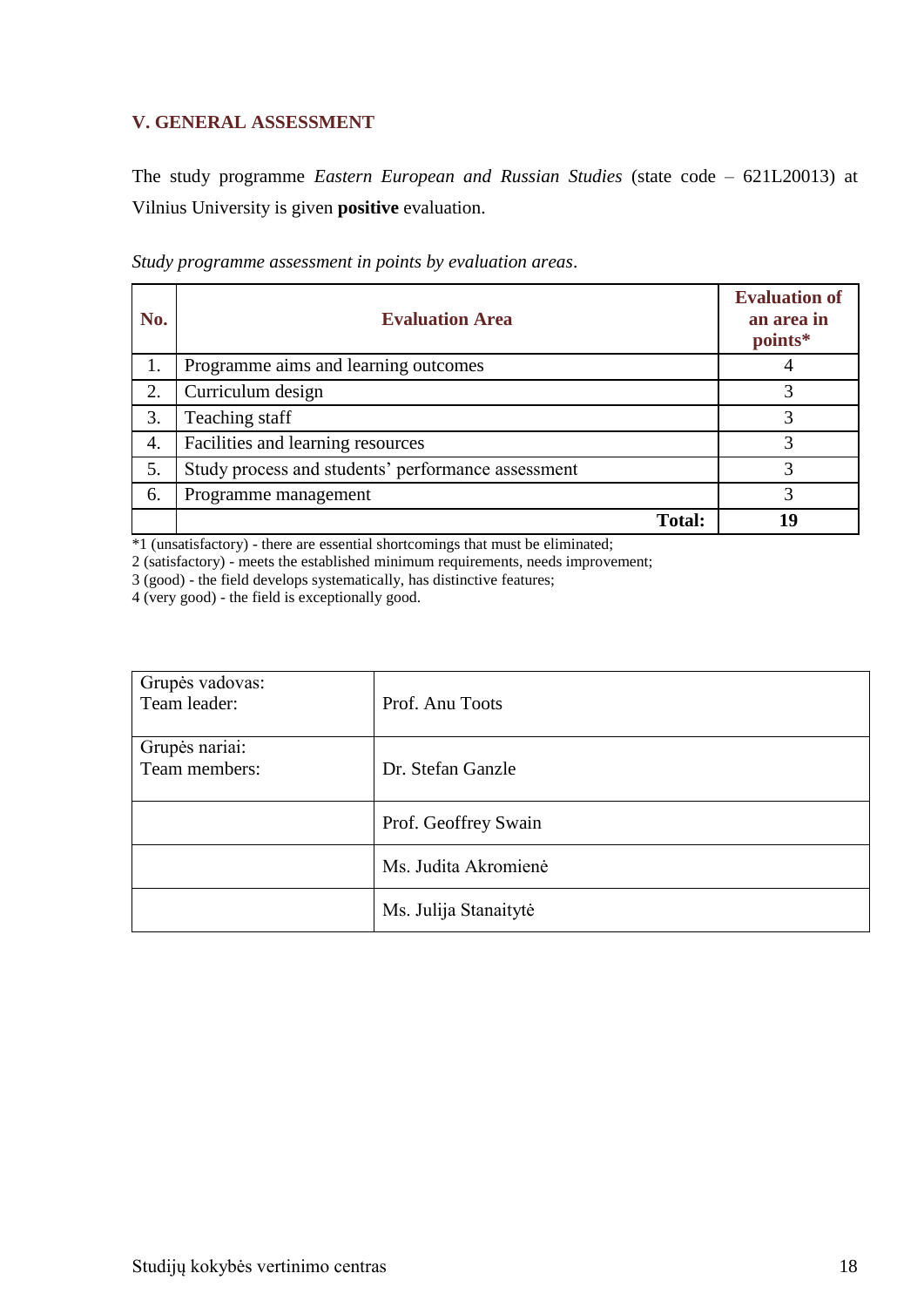#### **VILNIAUS UNIVERSITETO ANTROSIOS PAKOPOS STUDIJŲ PROGRAMOS** *RYTŲ EUROPOS IR RUSIJOS STUDIJOS* **(VALSTYBINIS KODAS – 621L20013) 2016-11-10 EKSPERTINIO VERTINIMO IŠVADŲ NR. SV4-223 IŠRAŠAS**

<...>

## **V. APIBENDRINAMASIS ĮVERTINIMAS**

Vilniaus universiteto studijų programa *Rytų Europos ir Rusijos studijos* (valstybinis kodas – 621L20013) vertinama **teigiamai**.

| Eil.<br>Nr. | <b>Vertinimo sritis</b>                          | <b>Srities</b><br>įvertinimas,<br>balais* |
|-------------|--------------------------------------------------|-------------------------------------------|
| 1.          | Programos tikslai ir numatomi studijų rezultatai | 4                                         |
| 2.          | Programos sandara                                | 3                                         |
| 3.          | Personalas                                       | 3                                         |
| 4.          | Materialieji ištekliai                           | 3                                         |
| 5.          | Studijų eiga ir jos vertinimas                   | 3                                         |
| 6.          | Programos vadyba                                 | 3                                         |
|             | Iš viso:                                         | 19                                        |

\* 1 – Nepatenkinamai (yra esminių trūkumų, kuriuos būtina pašalinti)

2 – Patenkinamai (tenkina minimalius reikalavimus, reikia tobulinti)

3 – Gerai (sistemiškai plėtojama sritis, turi savitų bruožų)

4 – Labai gerai (sritis yra išskirtinė)

<...>

#### **IV. SANTRAUKA**

Tarptautinių santykių ir politikos mokslų institutas yra atsakingas už šešias magistrantūros studijų programas, apimančias šias sritis: *šiuolaikinės politikos studijos, rytų Europos ir Rusijos studijos, tarptautiniai santykiai ir diplomatija, viešosios politikos analizė, Europos studijos* ir *politika ir medijos.* Studijų programa *Rytų ir Europos ir Rusijos studijos* yra viena iš penkių programų, kurios buvo vertinamos.

Ši studijų programa vykdoma trejus metus, nors yra kilusi iš ankstesnės studijų programos *Vidurio ir Rytų ir Europos studijos*, dėstytos 2006–2012 m. Šis paveldas akivaizdžiai prisidėjo prie kelių programos stiprybių: tikslingas studijų turinys, kvalifikuoti dėstytojai, geri literatūros šaltiniai, tvirtos studijų gairės ir standartai. Programos turinys ir sandara nuolat atnaujinami kartu išsaugant vertingas tradicijas. Dėmesys Rytų Europai ir Rusijai yra akivaizdus pranašumas labai konkurencingoje tarptautinių universitetų aplinkoje. Be to, šią studijų programą dar labiau sustiprino 2016 m. atlikti svarbūs jos pakeitimai, įskaitant visų pirma tai, kad atsisakyta modulinės struktūros. Vienas iš pagrindinių šios pertvarkos tikslų – leisti studentams rinktis iš didesnio pasirenkamųjų dalykų bloko. Taigi magistrantūros studentams suteikiama daugiau lankstumo stiprinant individualų studijų profilį arba, kitaip tariant, išplečiant disciplinų prizmę. Šią reformą iki šiol tvirtai palaiko visos dalyvaujančios šalys – studentai, dėstytojai, absolventai ir darbdaviai. Tačiau akivaizdu, kad dar kelis metus reikia atidžiai stebėti ir vertinti jos poveikį.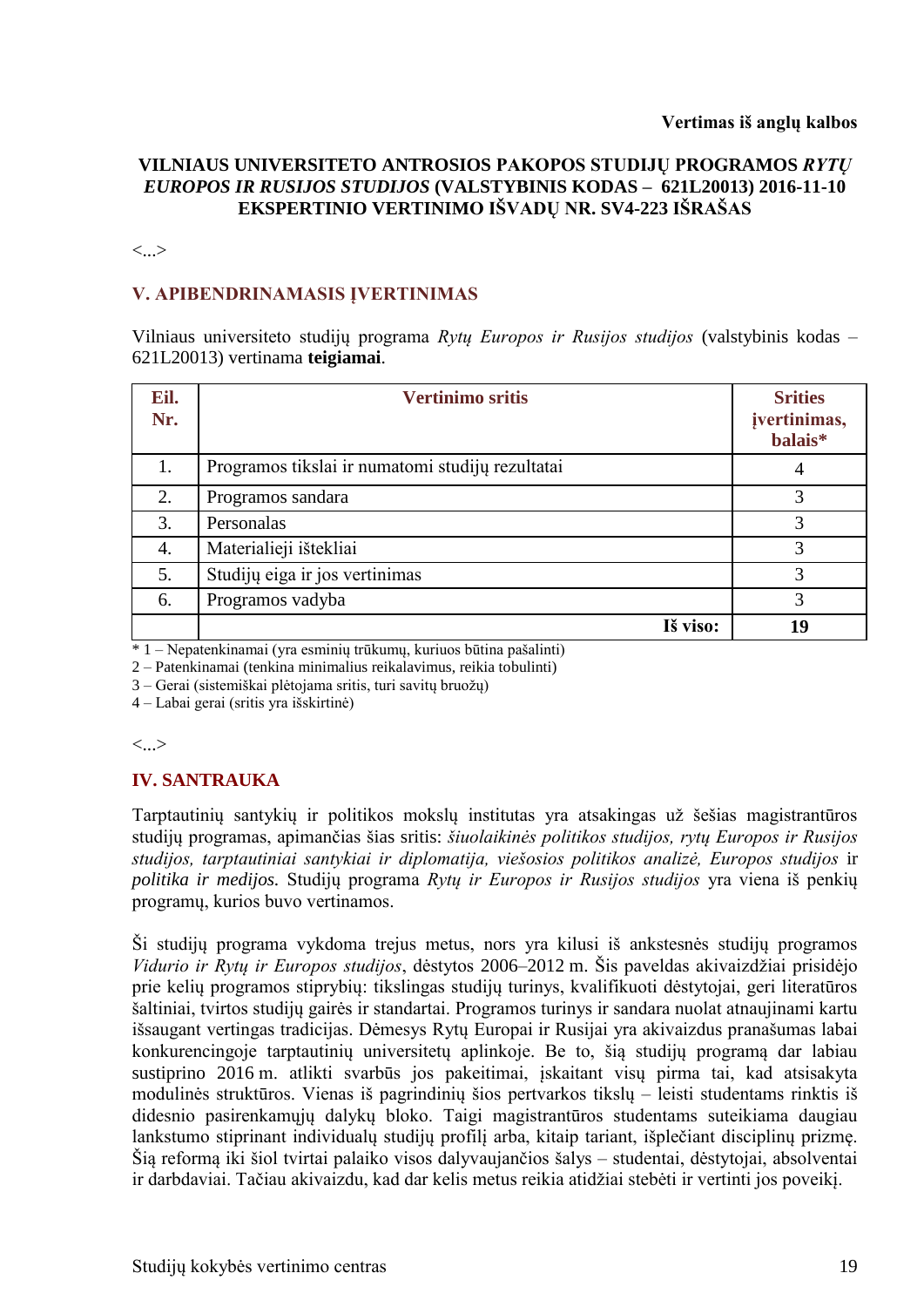Pagrindinis studijų programos Rytų Europos ir Rusijos studijos tikslas yra "parengti aukštos kvalifikacijos, pažangiai mąstančius specialistus, turinčius tarpdalykinių žinių apie Rytų Europą (įskaitant Rusiją) ir gebėjimus, būtinus savarankiškai jos politinei, ekonominei ir kultūrinei analizei atlikti". Programa (pagrindiniai ir pasirenkamieji dalykai) sudaroma taip, kad būtų užtikrinta tinkama teorijos ir praktikos pusiausvyra ir ugdomi gebėjimai, kurie yra svarbūs norint suprasti šiuolaikinę Rytų Europą ir Rusiją.

Ekspertų grupė teigiamai vertina požiūrį į studijų rezultatus, kuriuo grindžiama ši programa. Programos tikslai ir numatomi studijų rezultatai pagrįsti akademiniais ir profesiniais reikalavimais, visuomenės ir darbo rinkos poreikiais. Programa sukurta siekiant užpildyti suvoktą spragą užtikrinant regionines studijas anglų kalba, aiškiai orientuotas į politikos pokyčius. Visuomenės poreikis šiuo atžvilgiu, ypač dabartinėmis tarptautinėmis aplinkybėmis, yra akivaizdus. Ši programa suteikia tai, ką žada, ir neatitikimų tarp numatomų studijų rezultatų, turinio ir kvalifikacijų nėra.

Studijų dalykų turinys atitinka studijų rūšį ir pakopą, jis padeda pasiekti numatomus studijų rezultatus. Atsižvelgiant į didelę politinę ir socialinę regiono dinamiką, rekomenduojama ypač daug dėmesio skirti nuolatiniam paskaitų *kursų* pavadinimų ir naudojamų literatūros šaltinių atnaujinimui.

Dėstytojų kvalifikacija yra tinkama numatomiems studijų rezultatams pasiekti. Dėstytojų sudėtis yra tokia, kuri užtikrina teorines žinias, praktinę patirtį ir visas svarbiausias šios programos temas.

Realų rūpestį ekspertų grupei kelia dėstytojų atliekamų mokslinių tyrimų kiekis ir kokybė. Mokslinių tyrimų publikacijų nedaug, straipsnių aukščiausio lygio tarptautiniuose žurnaluose nėra paskelbta. Įvairių dėstytojų leidybinė veikla labai nevienodo lygio. Remdamasi šiais pastebėjimais, ekspertų grupė rekomenduoja vadovybei toliau kurti paskatos priemones, kuriomis siekiama padidinti aukšto lygio tarptautinių publikacijų skaičių. Be šių priemonių, rekomenduojama daugiau dėmesio skirti visapusiško ir ilgalaikio dėstytojų tobulinimo, apimančio nuolatinį mokymą neatsitraukiant nuo darbo, konsultavimą dėl projektų rašymo, akademinių mainų planavimą, perspektyvai. Kalbant apie šią konkrečią programą, dar svarbu daugiau dėmesio skirti akademinio ir administracinio personalo rengimui darbui su skirtingų kultūrų ir išsilavinimo studentais. Apibendrinant reikia pasakyti, kad dabartinę sistemą, kai dėstytojų profesinis tobulėjimas grindžiamas individualiais poreikiais, reikia pakeisti koordinuota sistema, kuri būtų orientuota į organizacijos plėtros tikslus.

Nedidelis darbuotojų aktyvumas mokslo tiriamojoje veikloje neskatina ir studentų noro dalyvauti moksliniuose tyrimuose. Šiuo metu studentai juose nedalyvauja, be to, jie nesijaučia konsultuojami dėl pasirenkamųjų dalykų bei magistrantūros baigiamųjų darbų temų pasirinkimo.

TSPMI auditorijos, kompiuterinė technika, programinė įranga ir medijų įranga yra tinkama ir pakankama. Biblioteka nėra didelė, bet patogi. Be to, plačiai prieinamos elektroninės mokslinės bazės, kuriomis nuolat naudojamasi studijų procese. Tai, kad Instituto pastate nėra belaidžio interneto (*Wi-Fi*), gali kažkiek trukdyti mokymuisi naudojantis internetu. Ekspertų grupė mano, kad naujos socialinių medijų priemonės (pavyzdžiui, *Facebook*) ir dalijimosi duomenimis priemonės (pavyzdžiui, *Dropbox*) negali visiškai kompensuoti ribotos prieigos prie interneto ir nepakankamo naudojimosi internetinėmis mokymosi programomis (pvz., *Moodle*).

Grupiniam darbui skirtos infrastruktūros mažoka. Būtina didinti mažų klasių, kompiuterių laboratorijų skaičių ir grupiniam darbui skirtą plotą.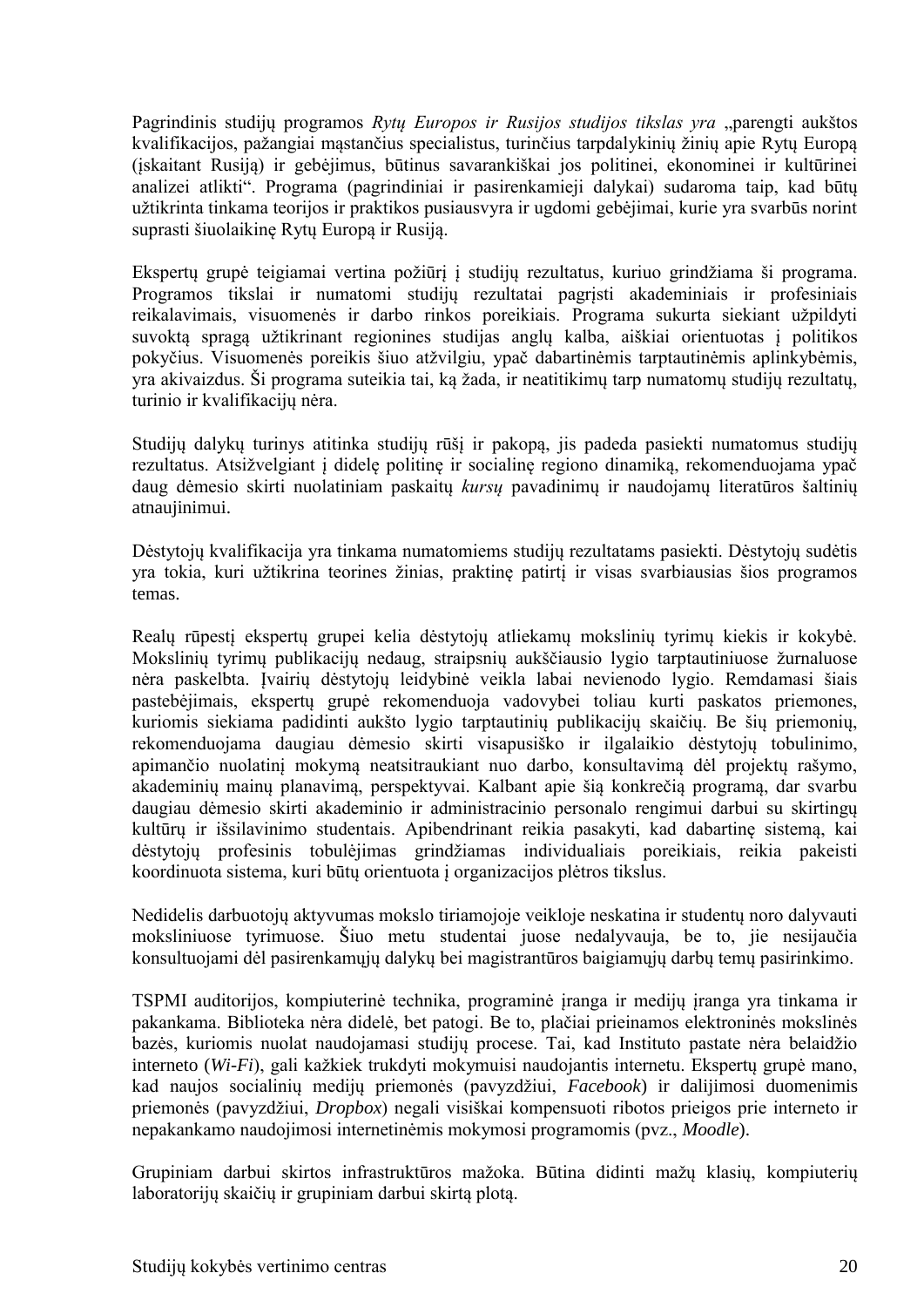Ekspertų grupė rekomenduoja vadovybei investuoti į priemones (įrangą) ir skaitmeninius mokymosi išteklius, ypač į grupiniam darbui skirtą infrastruktūrą bei vieno langelio principu veikiančias mokymosi platformas.

Priėmimo reikalavimai yra aiškūs. Universitetas įdiegė kokybės užtikrinimo procedūras, įskaitant studentų grįžtamąjį ryšį nuolat organizuojant apklausas. Bendroji studijų rezultatų vertinimo sistema yra aiški, tinkama ir viešai skelbiama. Kalbant apie seminarų vertinimą, pastebima, kad tarp atskirų dalykų nėra bendros sistemos skiriant užduotis ir jas vertinant. Studentai mano, kad ne visų dalykų seminarų įvertinamai yra teisingi ir suprantami. Remdamasi šiais pastebėjimais, ekspertų grupė rekomenduoja profesionaliai parengti vertinimo procedūras, nustatant kai kurias formalias taisykles dėl užduočių valandų paskirstymo ir užduočių vertinimo.

Studijų programos komitetas yra pagrindinis veikėjas, užtikrinantis programos tobulinimą ir kokybę. Šiuo metu jo veikla ir posėdžiai yra daugiau *ad hoc,* o tai leidžia lanksčiai ir greitai spręsti klausimus. Tačiau ekspertų grupė mano, kad tam tikras šio komiteto veiklos reguliarumas ir jos strateginis planavimas palengvintų studijų programos *Rytų Europos ir Rusijos studijos*  tobulinimo procesą.

Socialinių partnerių noras prisidėti prie šios programos daro įspūdį. Socialiniai partneriai dalyvauja tobulinant programą, ginant baigiamuosius darbus, mažiau mokymo bei mentorystės srityje. Kad Institutas galėtų sėkmingai priimti būsimus iššūkius (pvz., didėjančią konkurenciją aukštojo mokslo srityje ir darbo rinkoje), ekspertų grupė rekomenduoja jam išeiti iš "komforto zonos", kurioje dabar studijų programa *Rytų Europos ir Rusijos studijos* yra, ir rasti naujų bendradarbiavimo partnerių vietos, regiono ir tarptautinėje arenoje.

<...>

## **III. REKOMENDACIJOS**

- 1. Ekspertų grupė pataria atnaujinti ir supaprastinti pagrindinių dalykų turinį atsižvelgiant į naujausius pokyčius Rytų Europoje ir Rusijoje. Ši rekomendacija yra ypač sietina su studijų dalykų literatūros parinkimu.
- 2. Ekspertų grupė primygtinai ragina atkreipti dėmesį į mažą dėstytojų publikacijų skaičių ir negausų dalyvavimą konferencijose. Tarptautinių santykių ir politikos mokslų institutas (toliau – TSPMI arba Institutas) ir Vilniaus universitetas (toliau – VU) turi užtikrinti, kad, siekiant paskatinti mokslinių tyrimų veiklą, būtų įdiegtos visos būtinos pagalbos struktūros, paskatų mechanizmai ir sudaryti tinkami susitarimai dėl darbo ir karjeros.
- 3. Institutui rekomenduojama užtikrinti strateginę ir ilgalaikę dėstytojų tobulinimo perspektyvą, t. y. mokyti akademinio rašymo anglų kalba ir paraiškų stipendijoms gauti rašymo, skatinti dėstytojus dalyvauti profesinio tobulinimo kursuose ir pripažinti jų dalyvavimą.
- 4. Ekspertų grupė siūlo, kad planuojant ir įgyvendinant darbuotojų profesinį mokymą bei studentų konsultavimą būtų atsižvelgta į studijų programos *Rytų Europos ir Rusijos studijos* specifiką (mažesnę trukmę, labai įvairų studentų išsilavinimą). Rekomenduojama mokyti dėstytojus įvairovės valdymo ir daugiau konsultuoti studentus apie dalykų pasirinkimą ir baigiamųjų darbų rašymą.